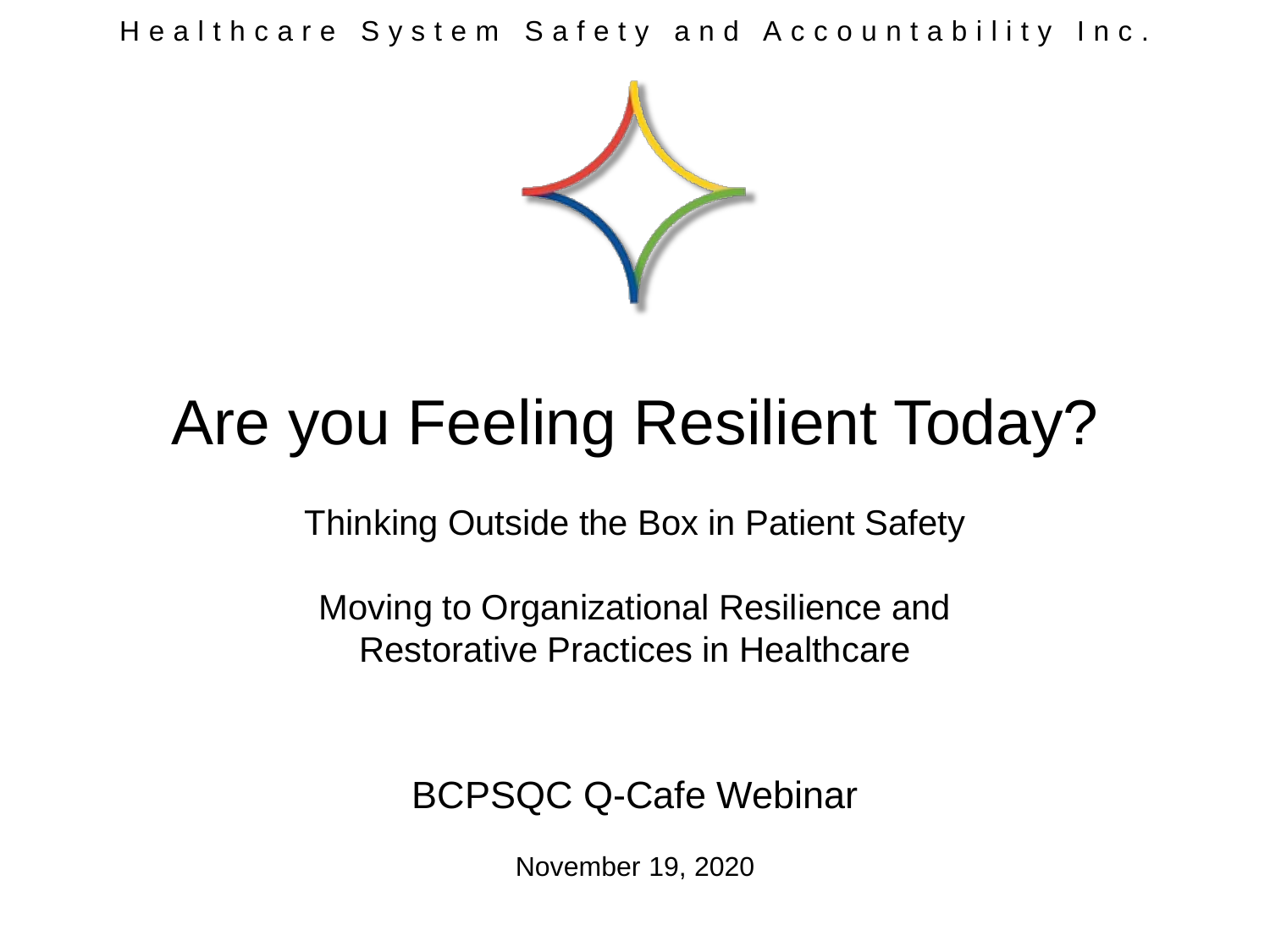Disclosure Statement: (Dr. Robert Robson)

- ✓ Founding member of Resilient Health Care Network (Reconstituted as Resilient Health Care Society – August 12, 2020)
- ✓ Principal of Healthcare System Safety and Accountability, Inc.
- ✓ Designed SPHERE Workshop on systemic nonlinear analysis protocol

#### ✓ No financial, scientific or ethical conflict of interest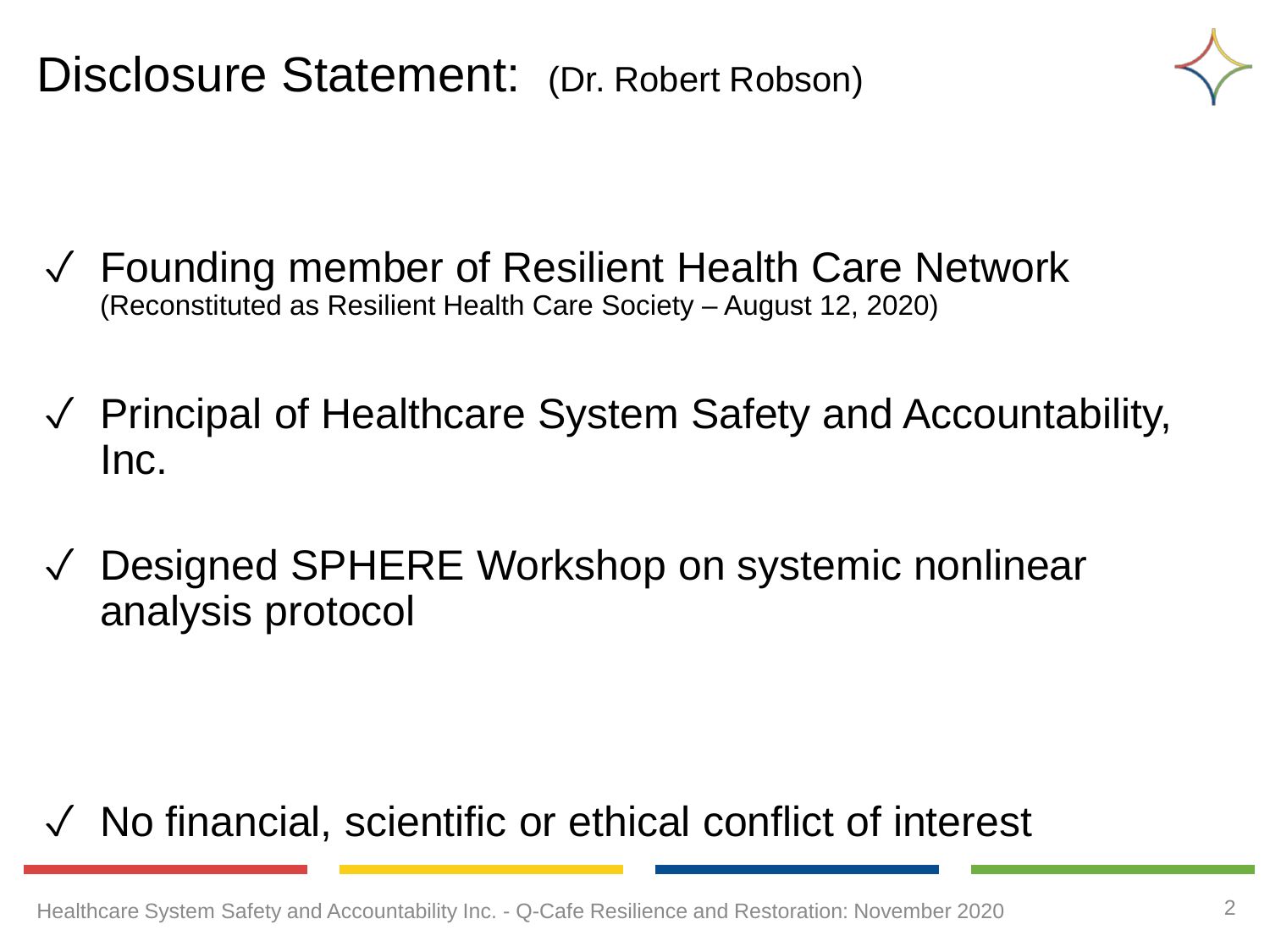#### Resilience in Healthcare



Today's webinar will explore:

- 1. What the heck is resilience? (and how can you tell whether this is just the latest "flavour of the month")
- 2. What capabilities make a system more or less resilient?
- 3. How can you assess the resilience of a system? (with the Resilience Assessment Grid (RAG), of course…)
- 4. How is this linked with restorative practices in healthcare?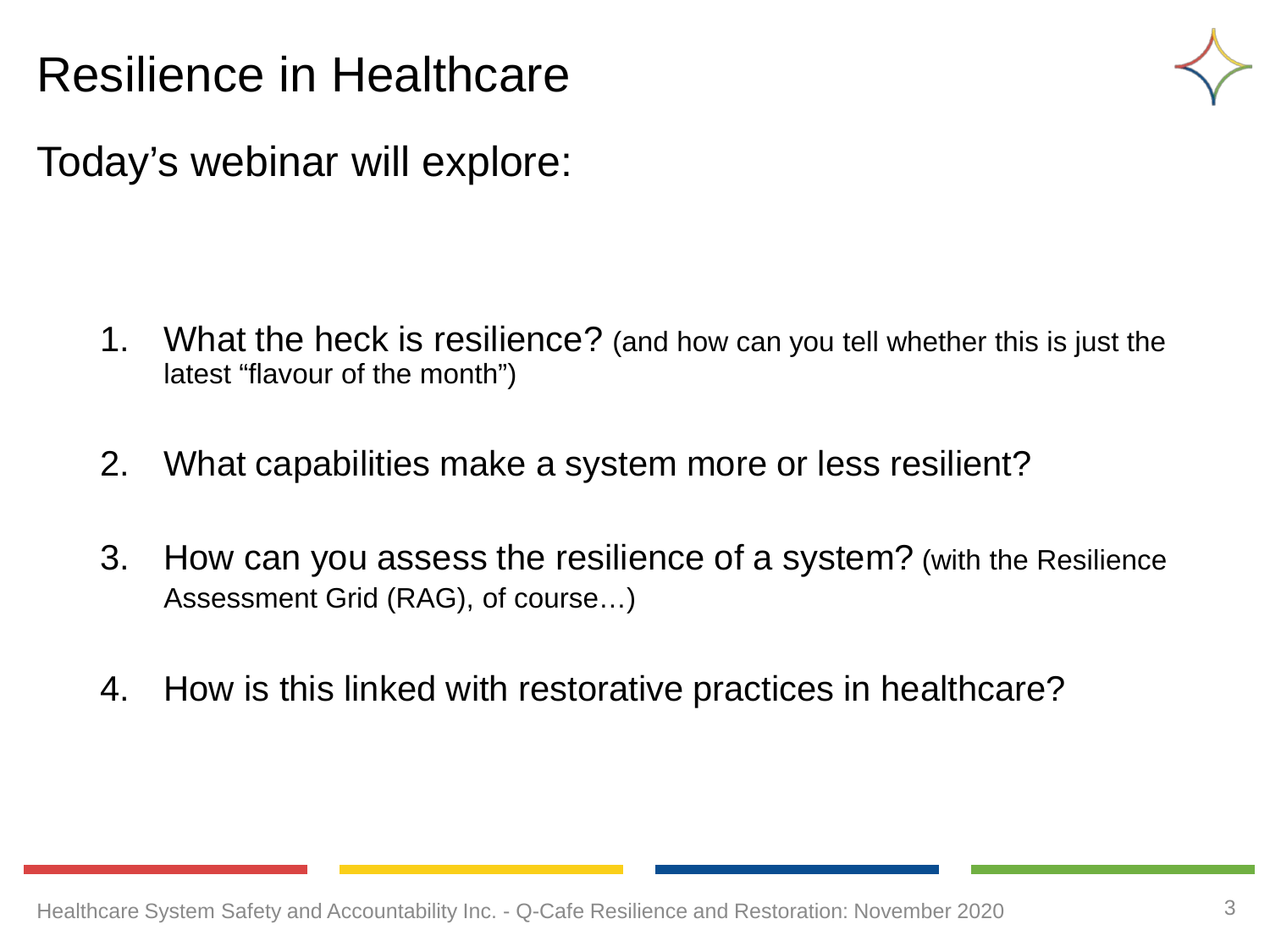Safety I and Safety II (An Evolving View of Safety) Safety I:

- Goal is for as few things to go wrong as possible
- Reactive responding when something goes wrong
- Accidents caused by failures and malfunctions
- Linear link between cause and effect (causality credo)
- Proportionality between cause and effect
- Investigate to identify causes
- Eradicate (or at least modify) causes ("find and fix")
- Human operators are weak link, seen as liabilities
- Human performance variability is bad, to be constrained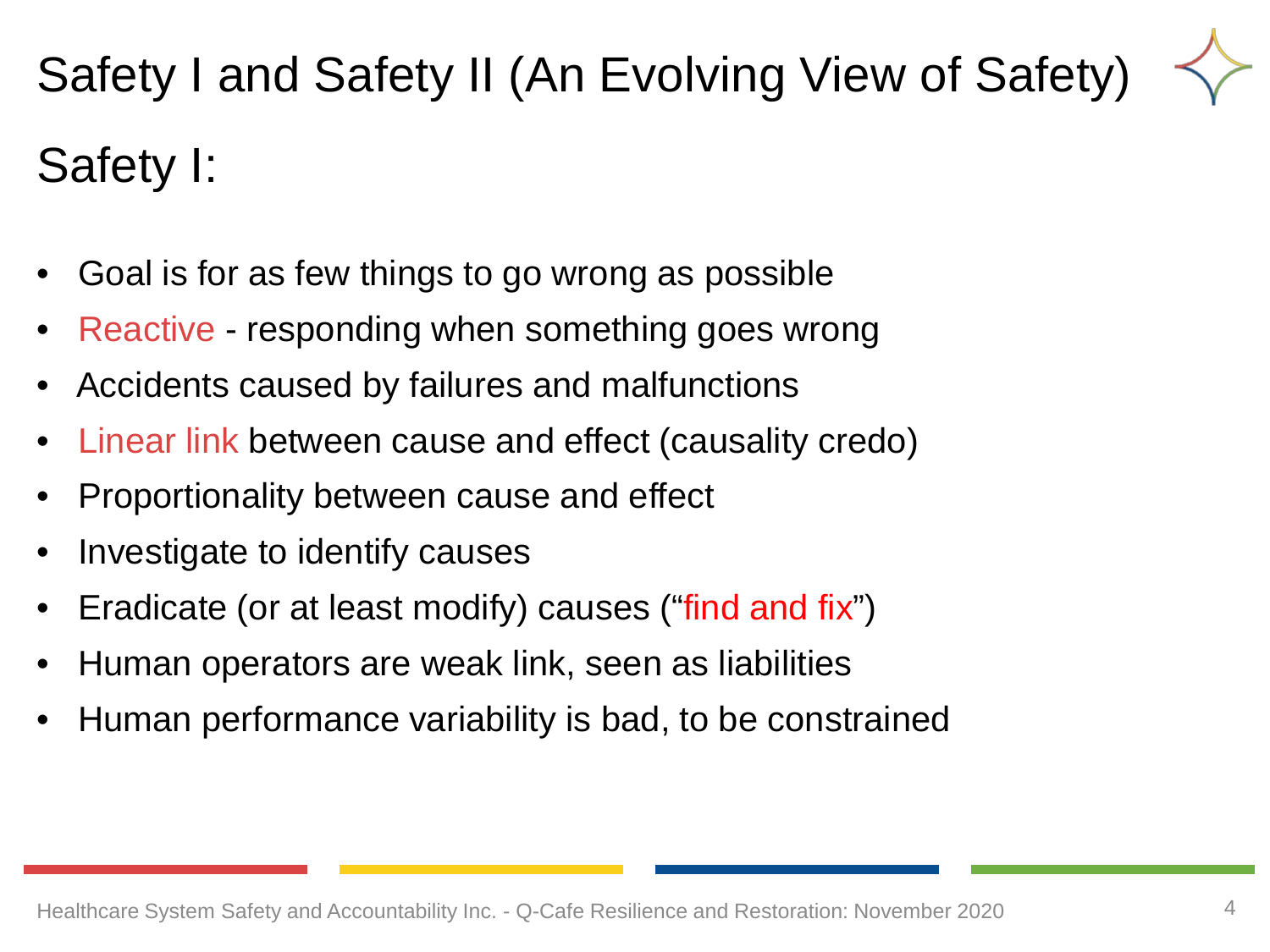Safety I and Safety II (An Evolving View of Safety) Safety II:

- Goal is for as many things to go right as possible
- Proactive safety management, trying to anticipate
- Systems are increasingly complex and intractable
- Accidents emerge from the interaction of multiple factors
- Causation is often nonlinear, unpredictable
- Lack of proportionality small causes can produce large effects
- Investigate to understand how things usually go right
- Human operators are an important resource
- Performance variability is inevitable, can be influenced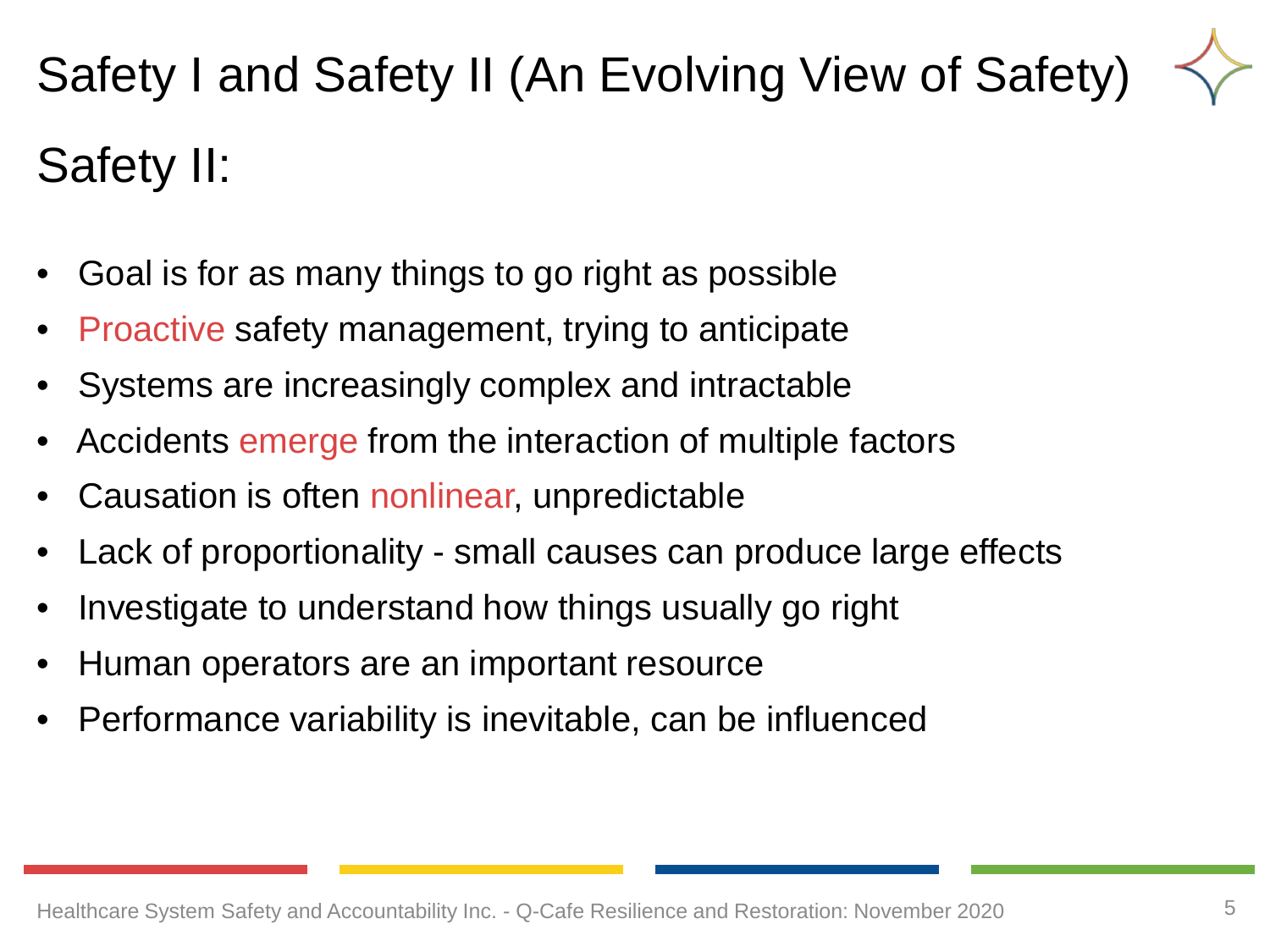## Polling Question #1



Are you feeling resilient today?

- Yes
- Sort of
- No
- What the heck does "resilient" mean?

(30 seconds to answer – please pick only one of the options)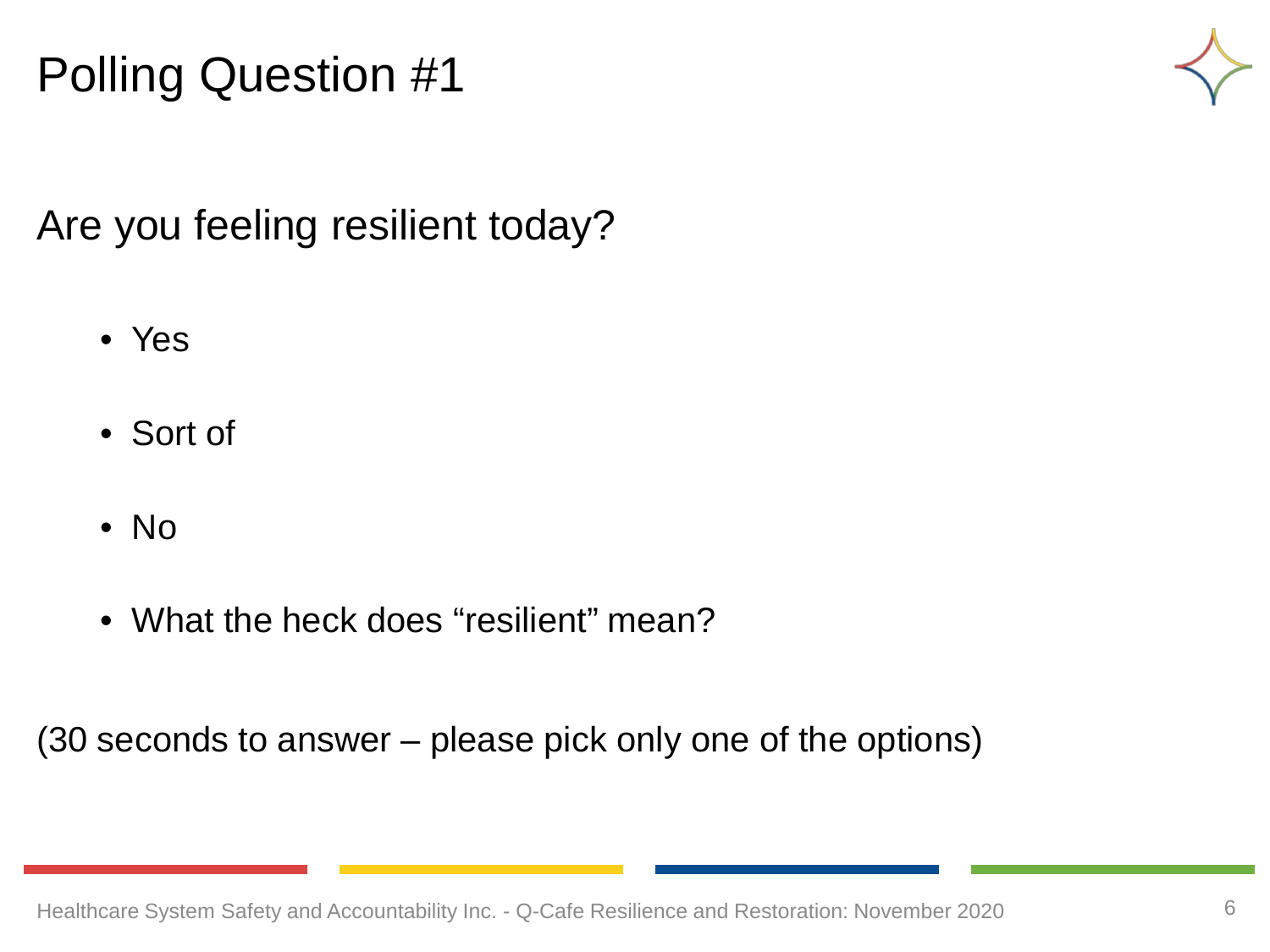

#### Dialogue Time:

Please let us know if you are willing to have your microphone unmuted, so you can jump into the webinar with questions, comments, or anything else that will enliven the day!

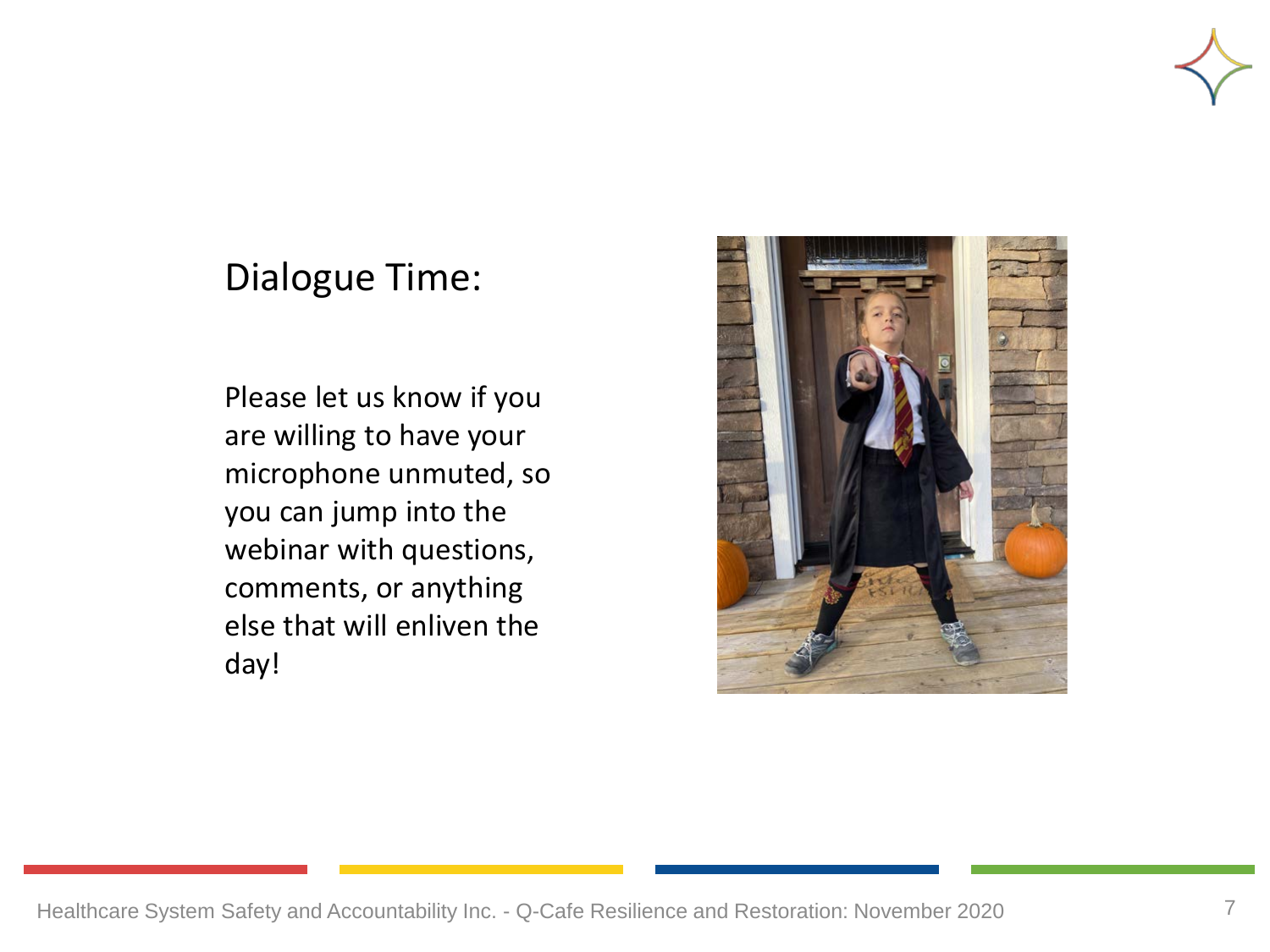#### What is Resilience?



Expression of how well people and organizations cope with everyday situations (large and small) by adjusting their performance to the conditions

A system is resilient if it can adjust its functioning prior to, during, or following events (changes, disturbances, and opportunities), and thereby sustain required operations under both expected and unexpected conditions.

Resilience is something a system does, and not something a system has.

Resilience is reflected in a system's performance (think Tacoma Narrows Bridge)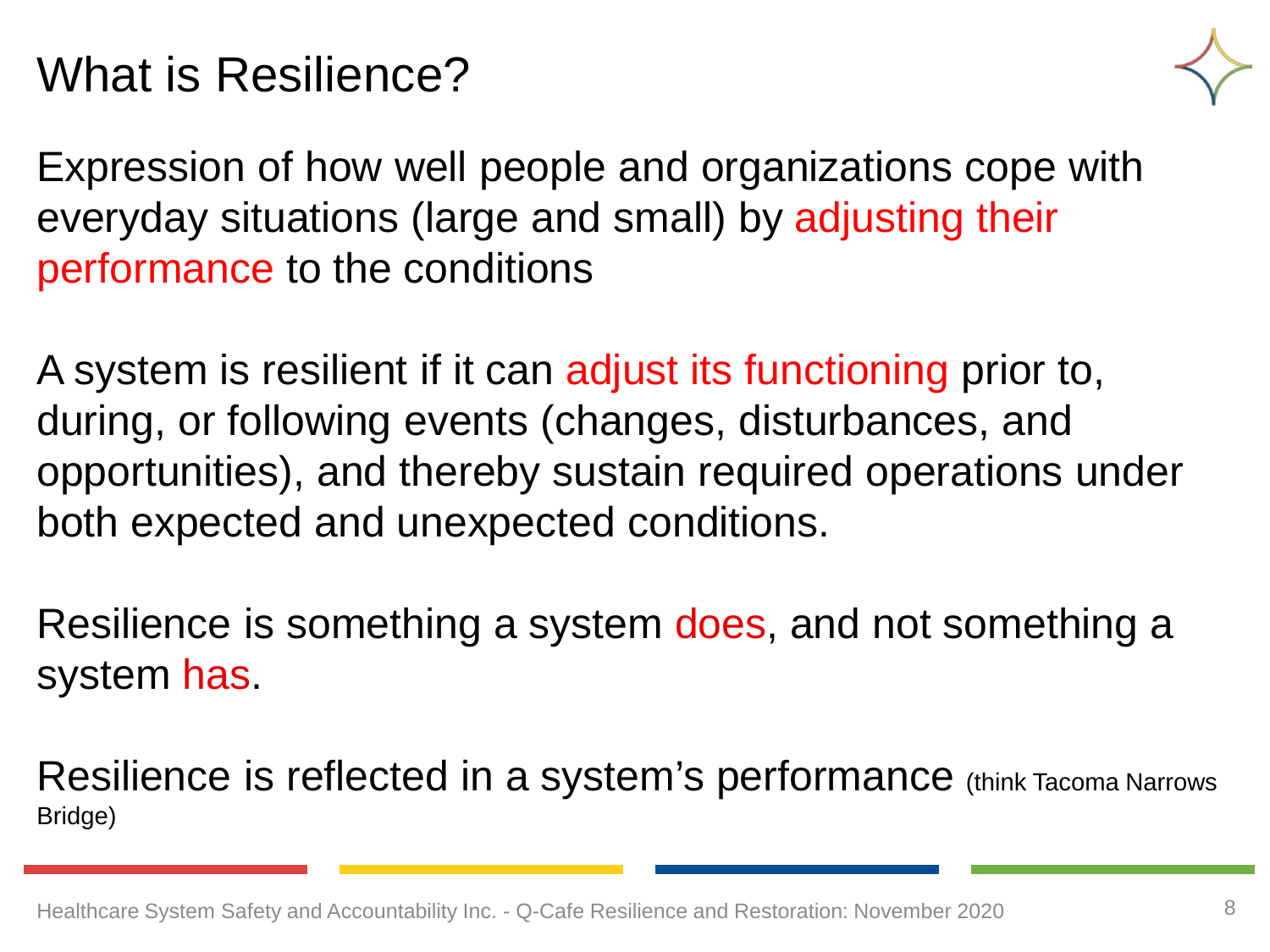Differentiate individual vs system resilience



Perspectives on individual resilience

- Initial focus on "individual invulnerability"
- Research examined "internal resiliency factors"
- Present focus examines multiple factors (biological, psychological, social, ecological) that interact to help cultivate mental wellbeing
- "Resilience is both the capacity of individuals to navigate their way to psychological, social, cultural, and physical resources that sustain their wellbeing, AND their capacity individually and collectively to negotiate for these resources to be provided in culturally meaningful ways" \*\*

\*\* Ungar, M., Theron, L. May 2020, Resilience and Mental Health: how multisystemic processes contribute to positive outcomes, *Lancet Psychiatry*, Volume 7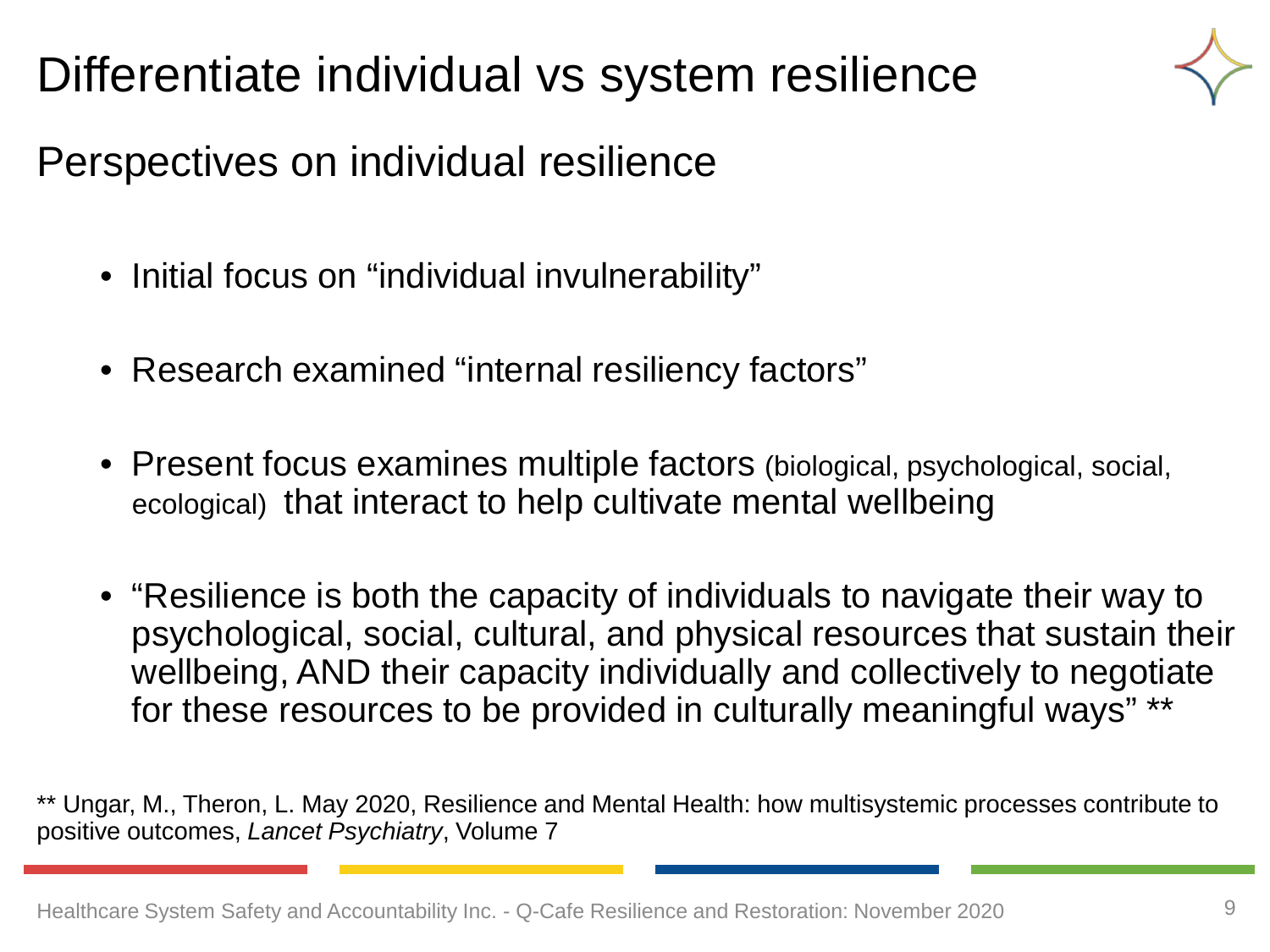#### Individual resilience



**Examples** 

- COVID-19
- Patient Safety
- Wild fires

Today's webinar is NOT focusing on individual resilience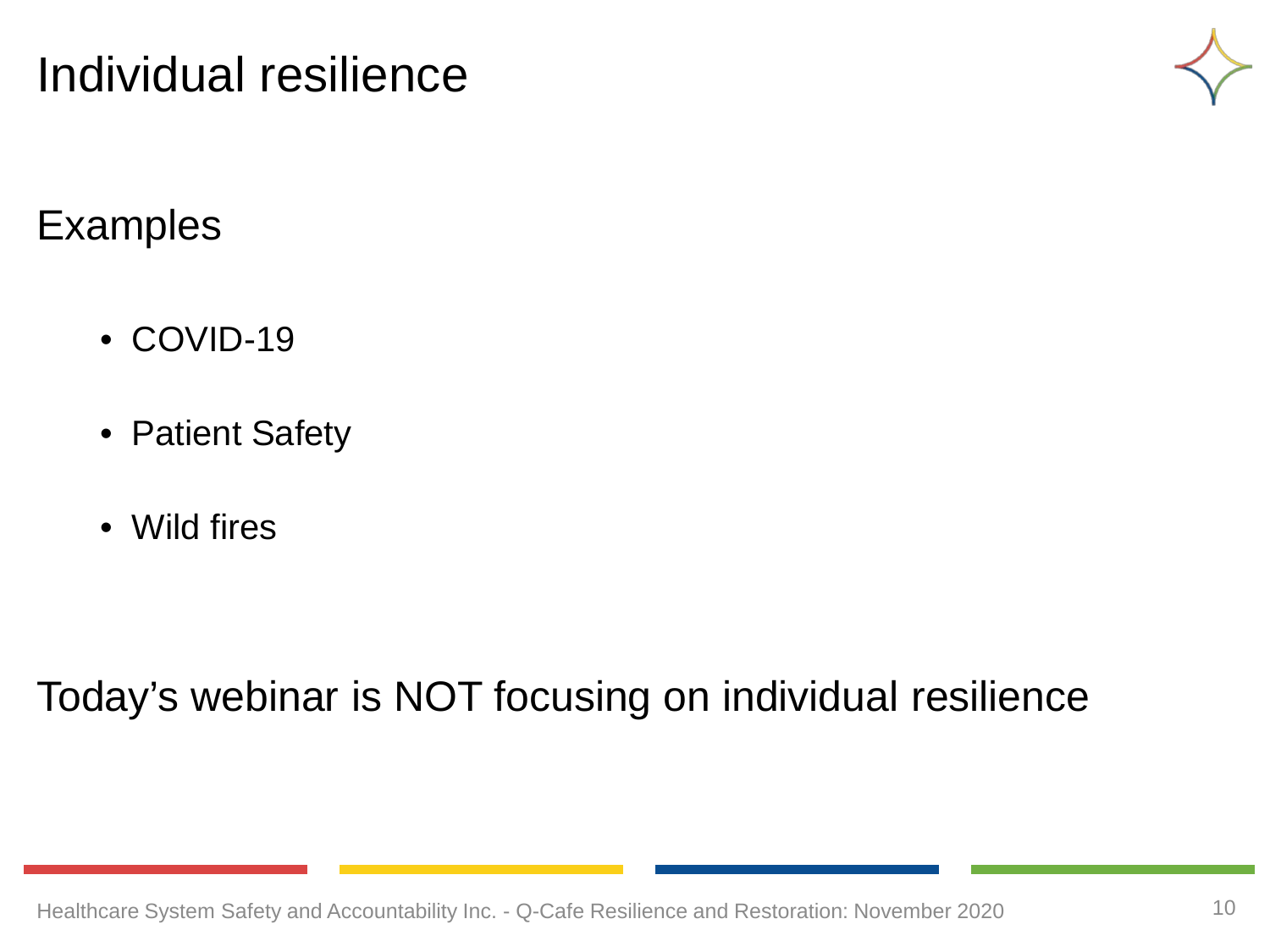## Polling Question #2



Is your system (team, unit, facility) feeling/acting resilient?

- Absolutely
- Somewhat
- Not so much
- How can I tell?

(30 seconds to answer – pick only one option)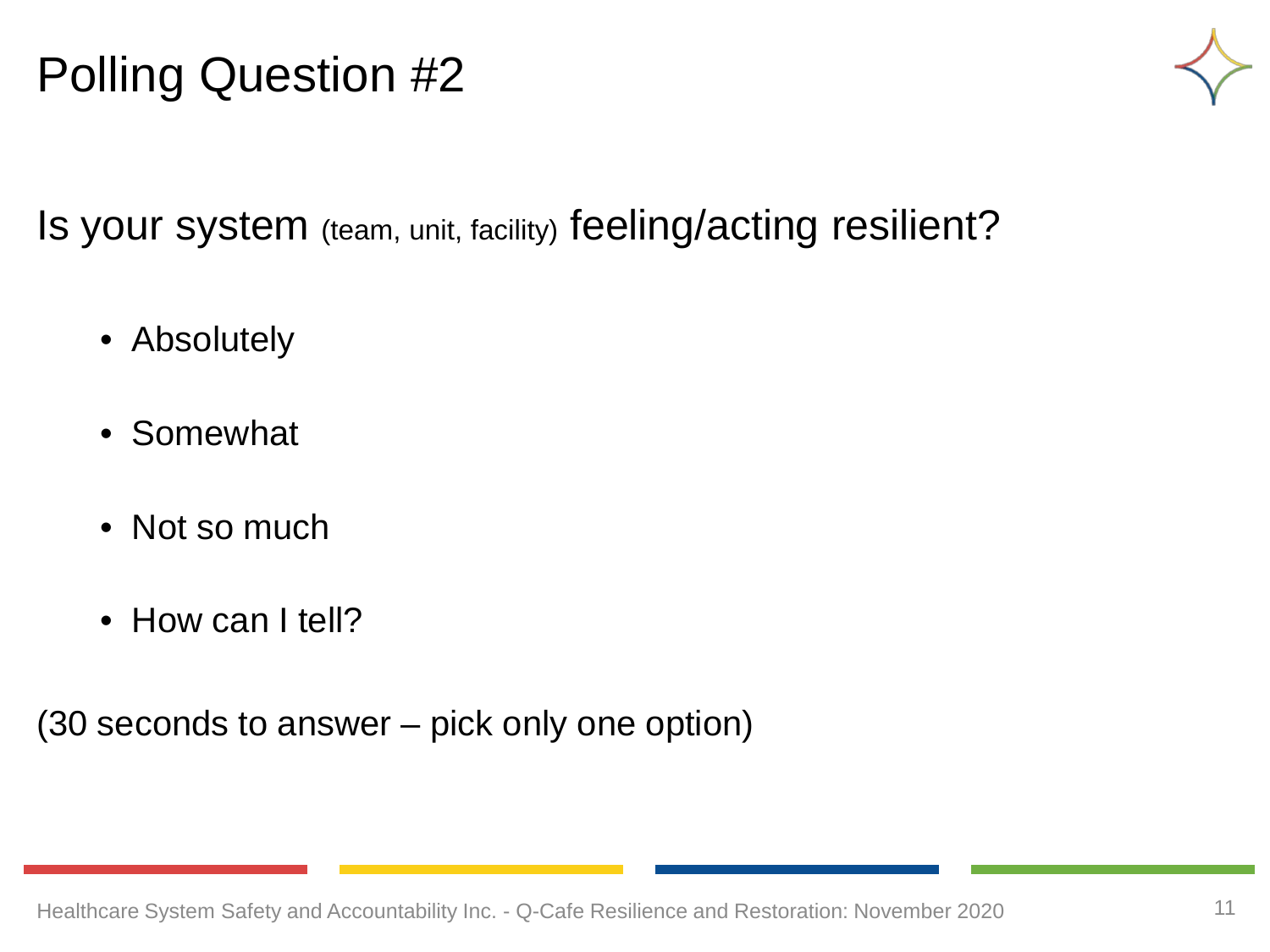

#### Dialogue Time:

Please let us know if you are willing to have your microphone unmuted, so you can jump into the webinar with questions, comments, or anything else that will enliven the day!

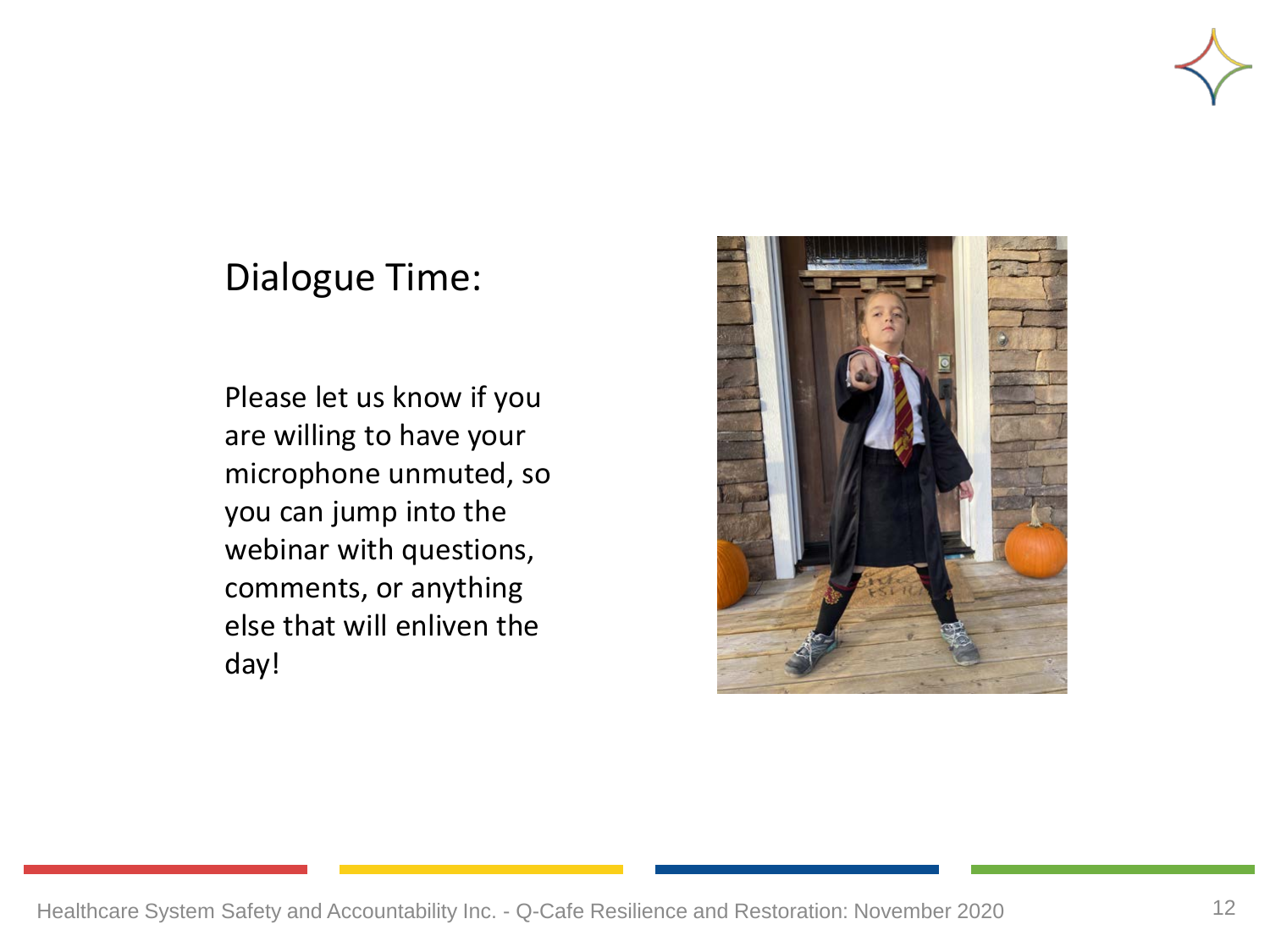



#### Resilience:

The intrinsic ability of an organization to adjust its functioning prior to, during, or following changes or disturbances, so that it can sustain required operations under both expected and unexpected conditions.

## Elements or capabilities of a resilient organization:

- 1. Responding to regular and irregular conditions in a flexible and effective manner
- 2. Monitoring operations to identify short term developments and threats; revising risk models
- 3. Anticipating long-term threats and opportunities; imagining the unknowable
- 4. Learning from past events to understand correctly what happened and why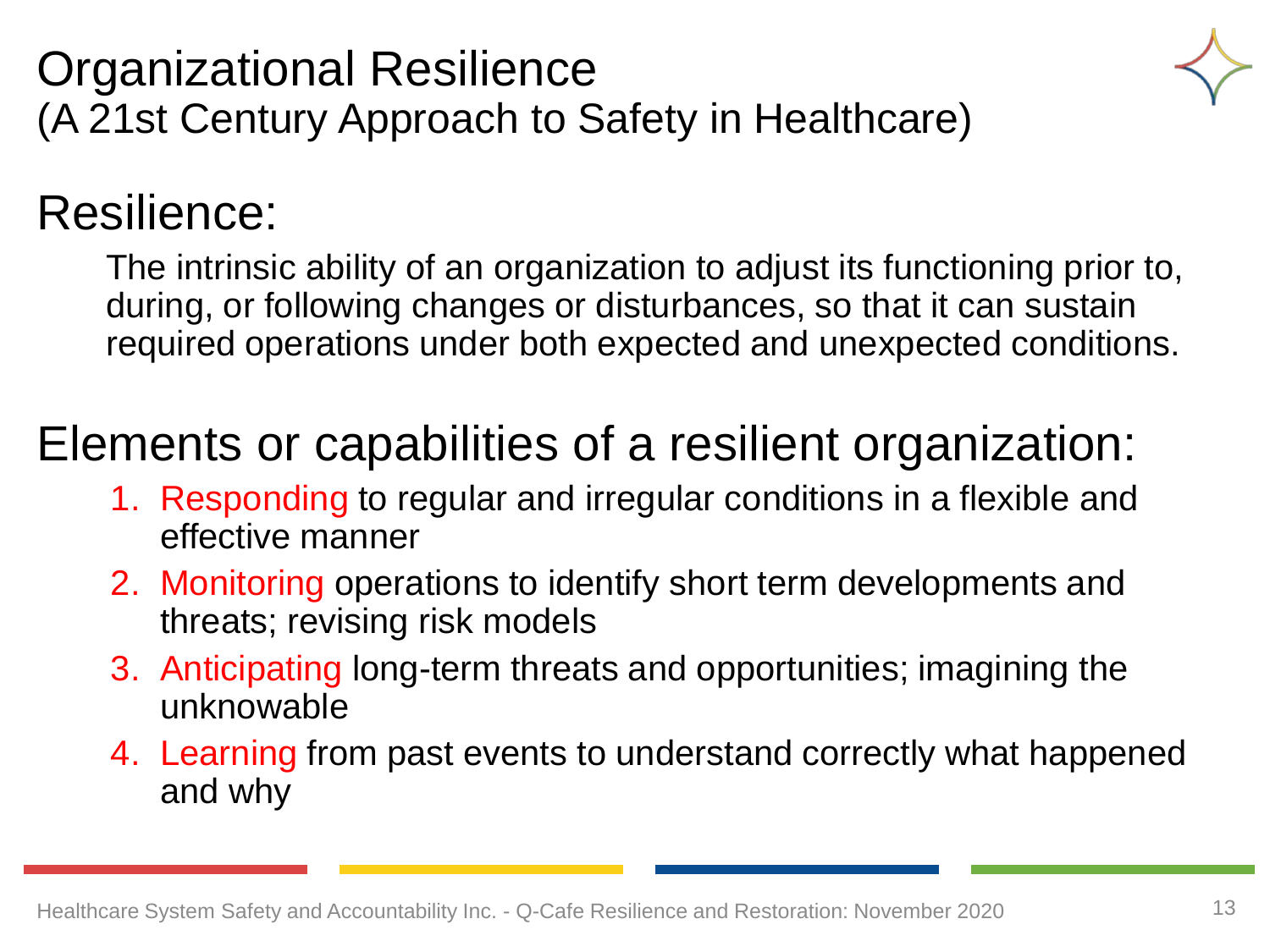



Examples

- SARS
- Ebola
- COVID-19
- **Others**

For today's webinar, let's look at COVID-19 and that big system known as Canada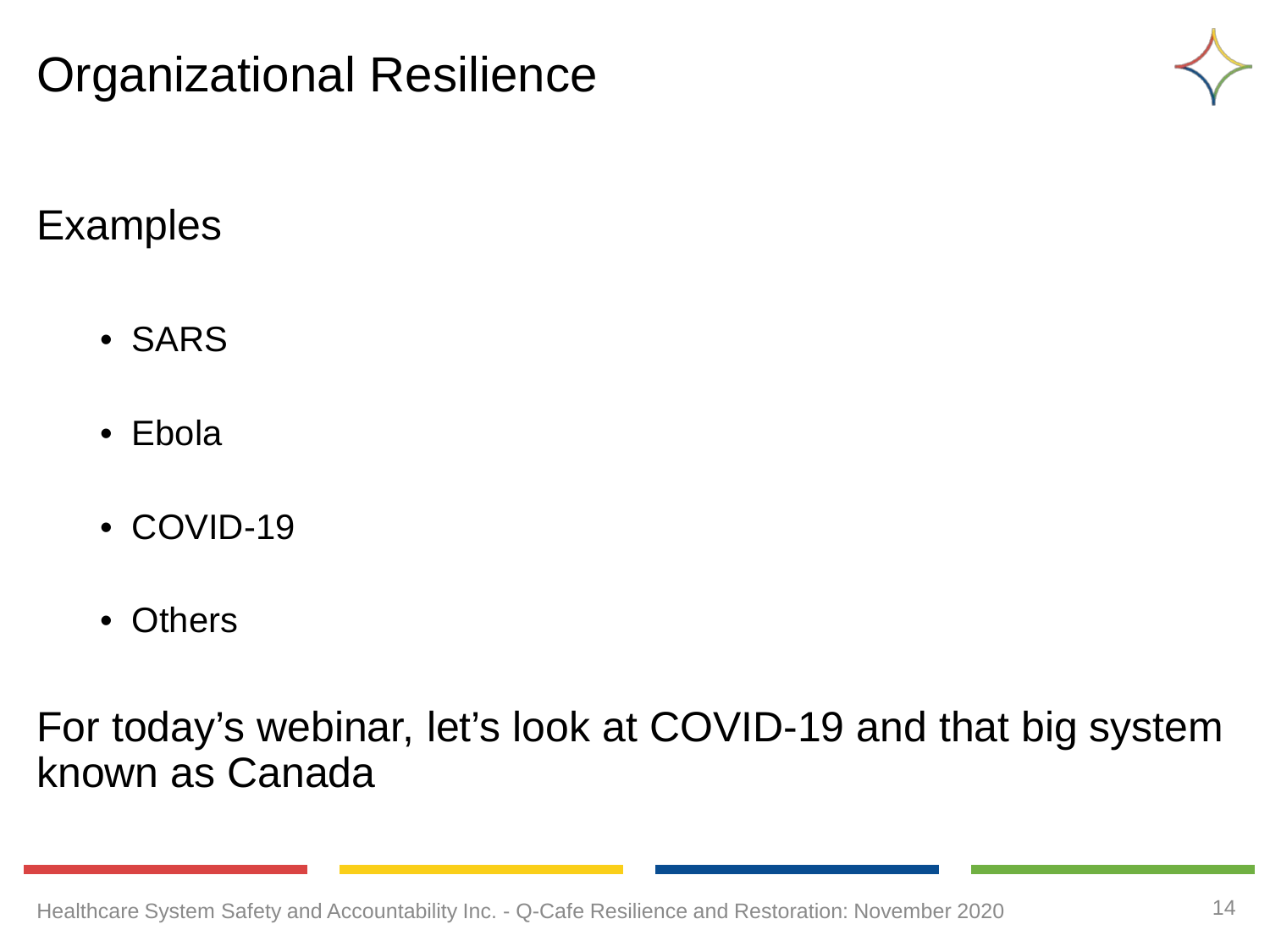## Polling Question #3



Canada's response to COVID-19 has been

- Very good
- Generally, pretty reasonable (compared to you know who)
- Should have been more robust (think of Taiwan and South Korea)
- Too many variables to answer

(30 seconds to answer – please pick only one option)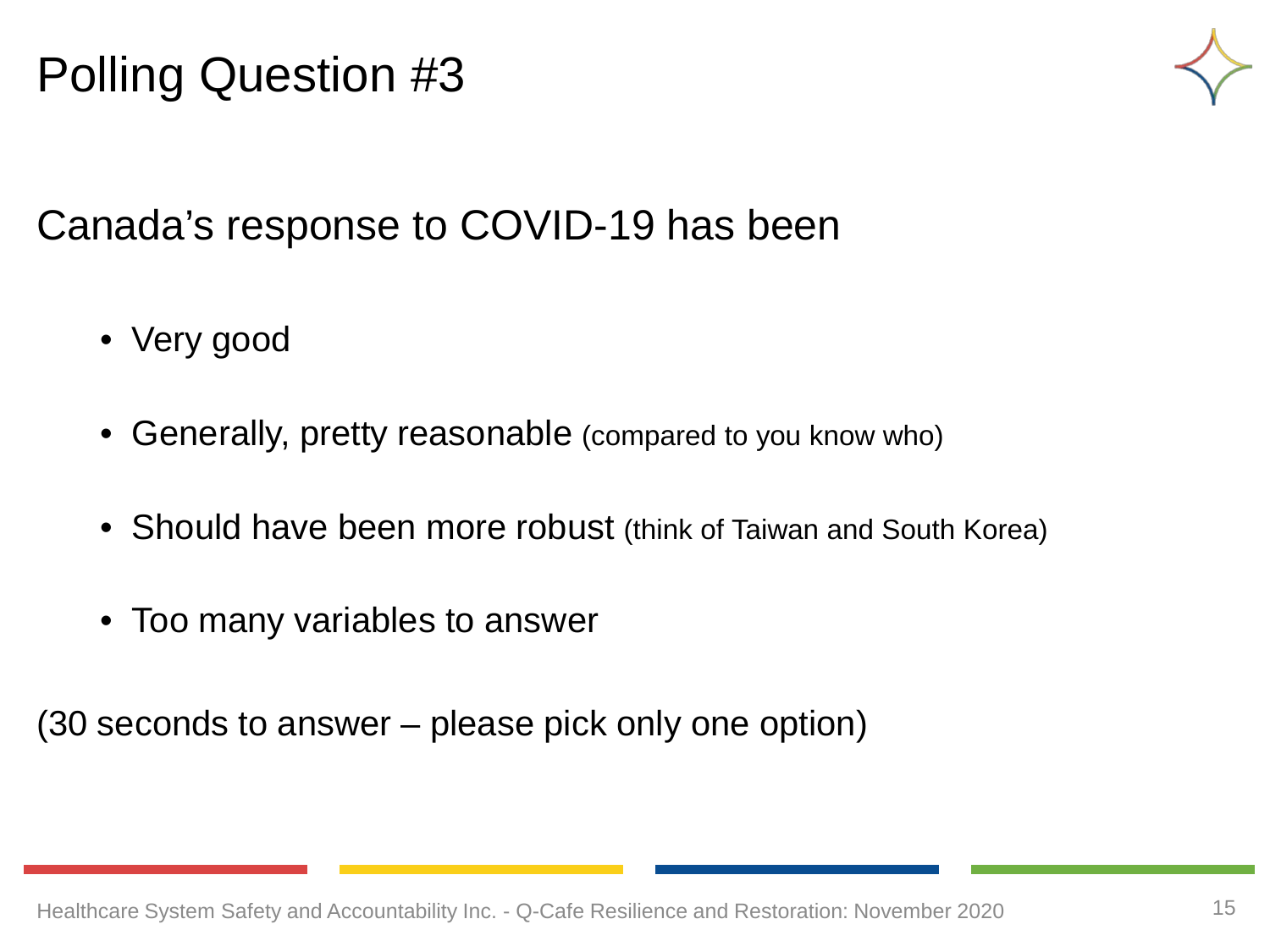

#### Dialogue Time:

Please let us know if you are willing to have your microphone unmuted, so you can jump into the webinar with questions, comments, or anything else that will enliven the day!

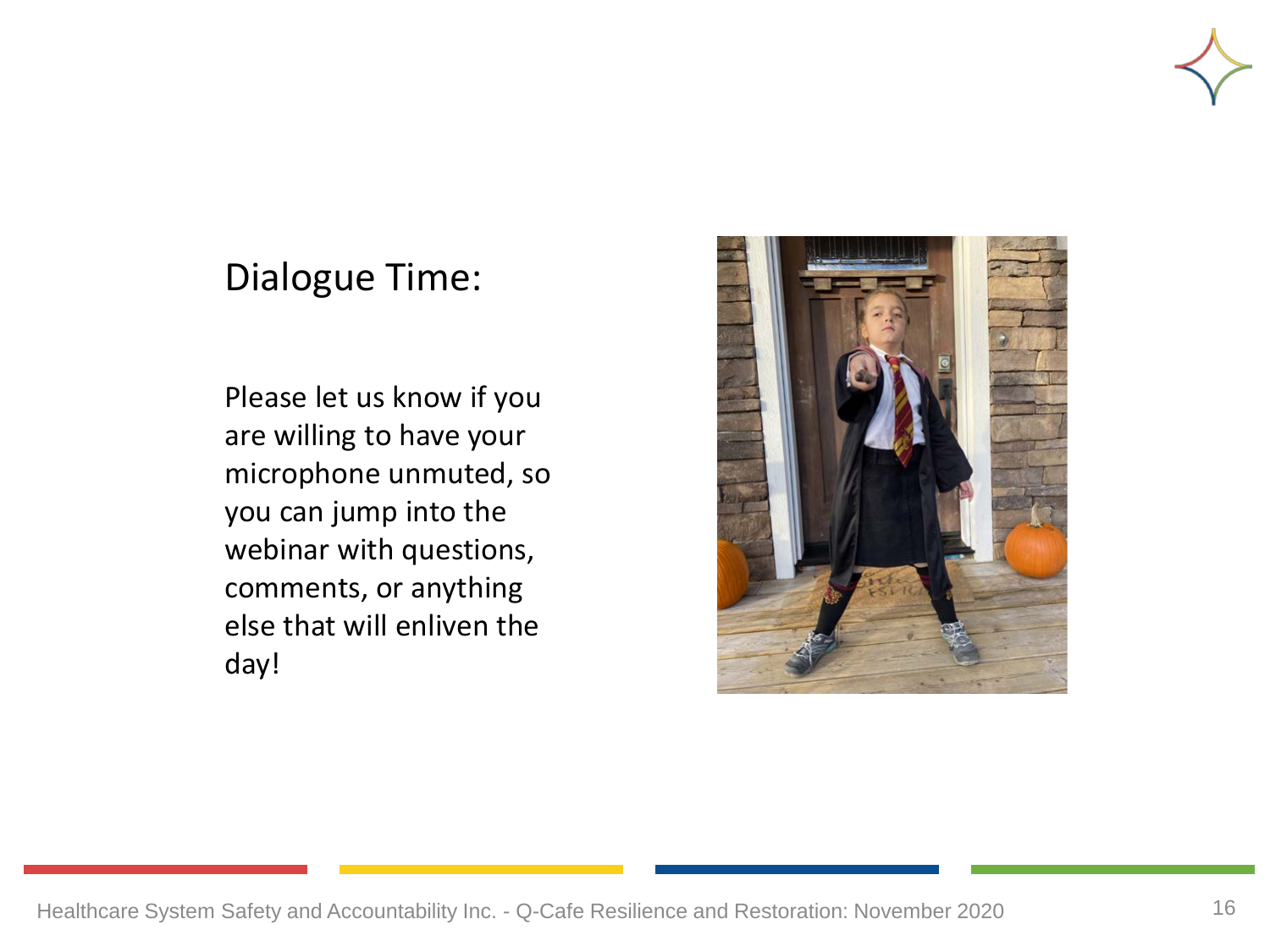

#### **Resilience Assessment Grid** (RAG)

- Primarily qualitative assessment
- Measures multiple dimensions of four capabilities
- Repeated at regular intervals
- Applicable for retrospective event analysis
- Also very useful for prospective risk assessment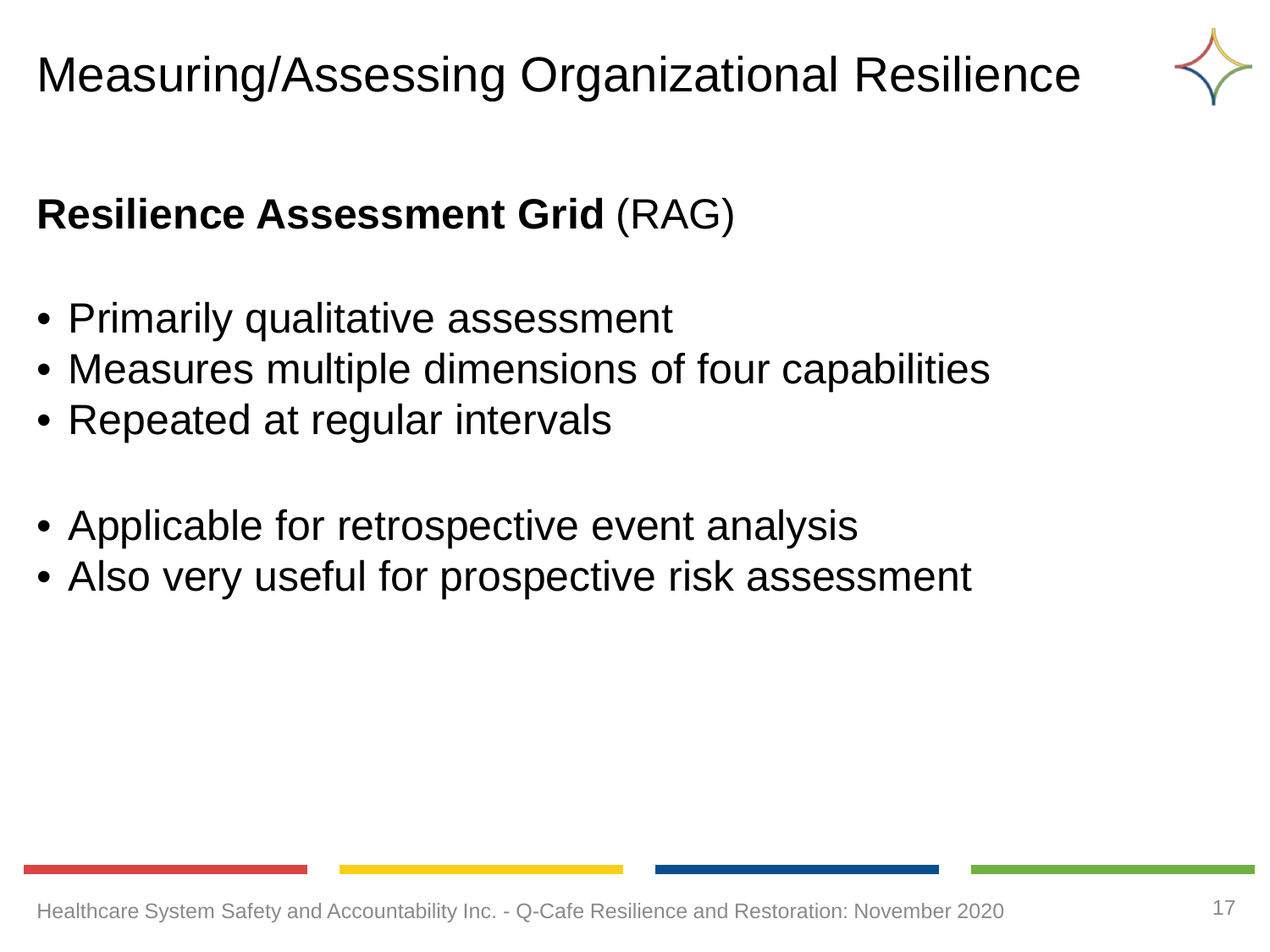## The Potential to Respond





| Events                              | Is there a prepared list of possible events or conditions (internal or external) for which<br>the organisation should be ready to respond? |
|-------------------------------------|--------------------------------------------------------------------------------------------------------------------------------------------|
| Relevance                           | Have the events been verified and/or revised on a regular basis?                                                                           |
| Responses                           | Have responses been planned and prepared for every event considered?                                                                       |
| Relevance                           | Has the organisation ensured that the responses are adequate?                                                                              |
| Start and stop                      | Are the triggering criteria well defined? What is the threshold to respond? Are there clear<br>criteria for ending the response?           |
| <b>Activation &amp;</b><br>duration | Can an effective response be activated fast enough?<br>Can it be sustained as long as needed?                                              |
| Response<br>capability              | Are there sufficient support and resources to ensure response readiness (people,<br>equipment, materials)?                                 |
| Verification                        | Is the readiness to respond verified and maintained?                                                                                       |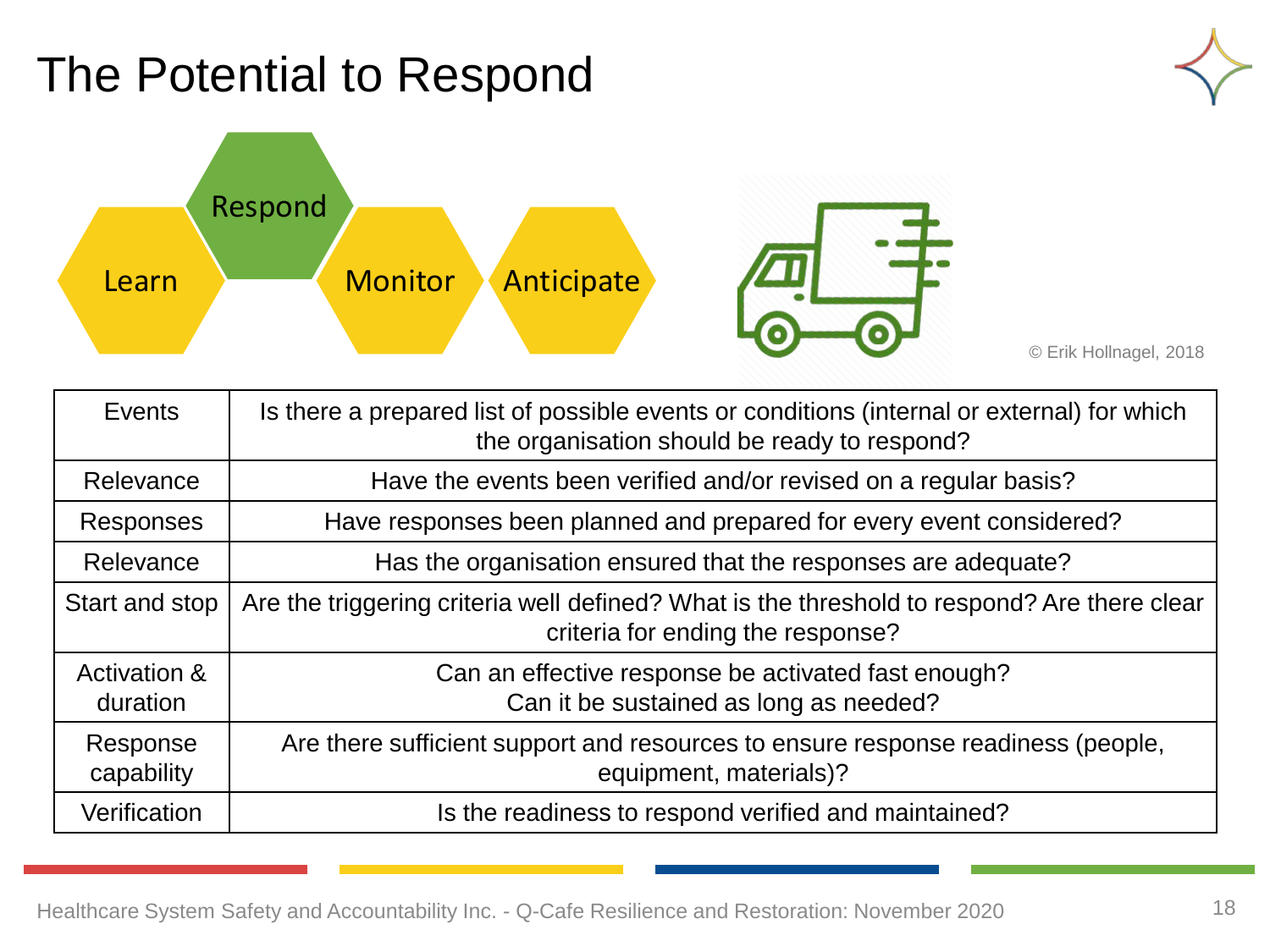## The Potential to Monitor





| <b>Indicator list</b>   | Does the organisation have a list of regularly used performance indicators?<br>How many are <i>leading</i> and how many are <i>lagging</i> indicators? |
|-------------------------|--------------------------------------------------------------------------------------------------------------------------------------------------------|
| Relevance               | Is the list verified and/or revised on a regular basis?                                                                                                |
| Validity                | Has the validity of the indicator been established?                                                                                                    |
| Delay                   | Is the delay in sampling indicators acceptable?                                                                                                        |
| Sensitivity             | Are the indicators sufficiently sensitive?                                                                                                             |
| Frequency               | Are the indicators measured or sampled with sufficient frequency?                                                                                      |
| Analysis                | Are the indicators directly meaningful or do they require some kind of analysis?<br>How are they measured (qualitative vs quantitative)?               |
| Organisation<br>support | Is the RAG properly resourced?<br>Are the results communicated to the right people and put into use?                                                   |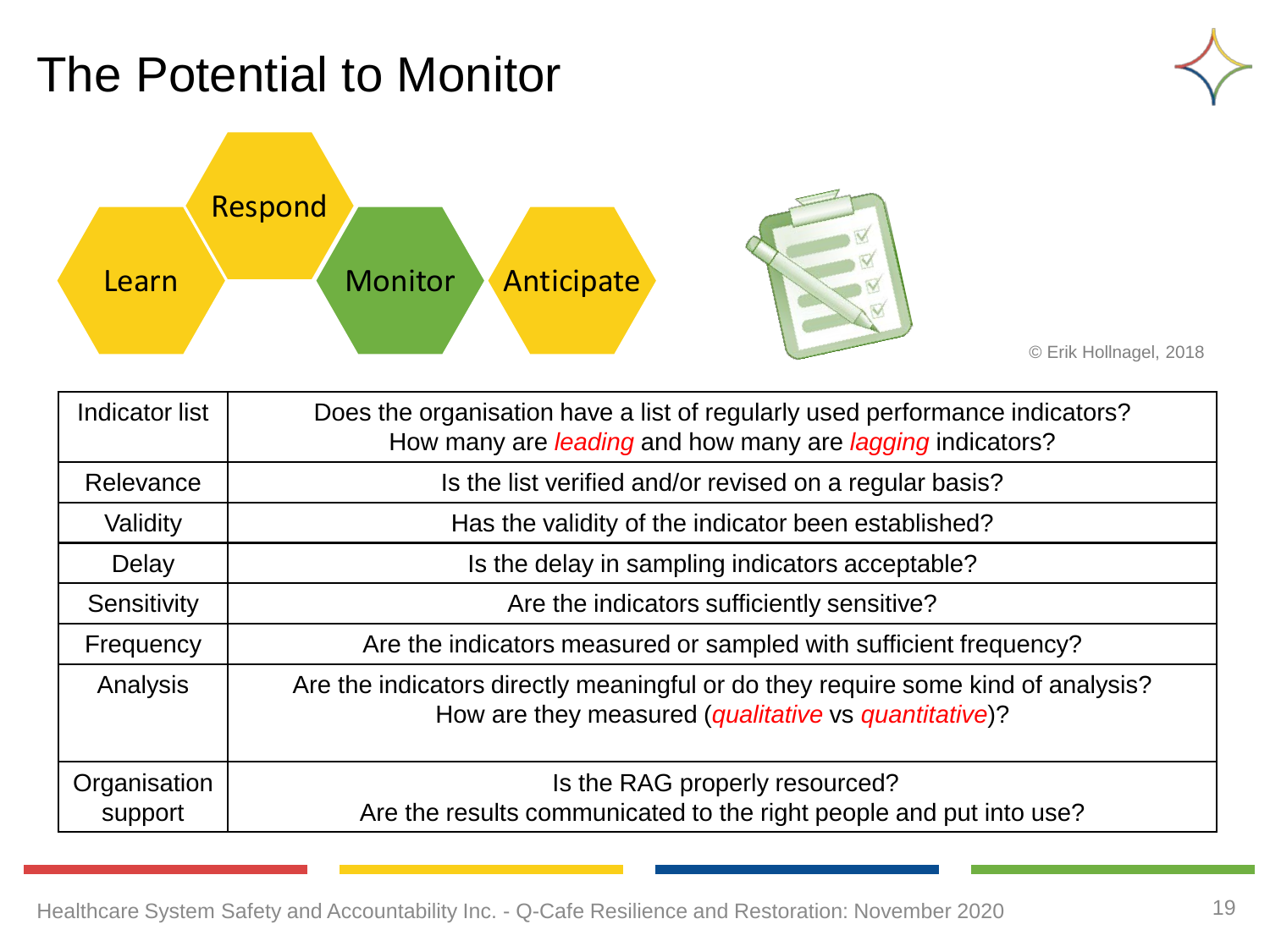## The Potential to Learn





| Selection criteria    | Does the organisation have a clear plan for which events to learn from (frequency,<br>severity, value, etc.)?               |
|-----------------------|-----------------------------------------------------------------------------------------------------------------------------|
| Learning basis        | Does the system try to learn from things that go well as well as from failures?                                             |
| Learning style        | Is learning event driven (reactive) or continuous (scheduled)?                                                              |
| Categorisation        | Are there any formal procedures for data collection, classification, and analysis?                                          |
| <b>Responsibility</b> | Is it clear who is responsible for learning? (A common responsibility or assigned to<br>specialists)                        |
| Delay                 | Does learning function smoothly or are there significant delays in the learning<br>process?                                 |
| <b>Resources</b>      | Does the organisation provide adequate support for effective learning?                                                      |
| Implementation        | How are 'lessons learned' implemented? (Regulations, procedures, training,<br>instructions, redesign, reorganisation, etc.) |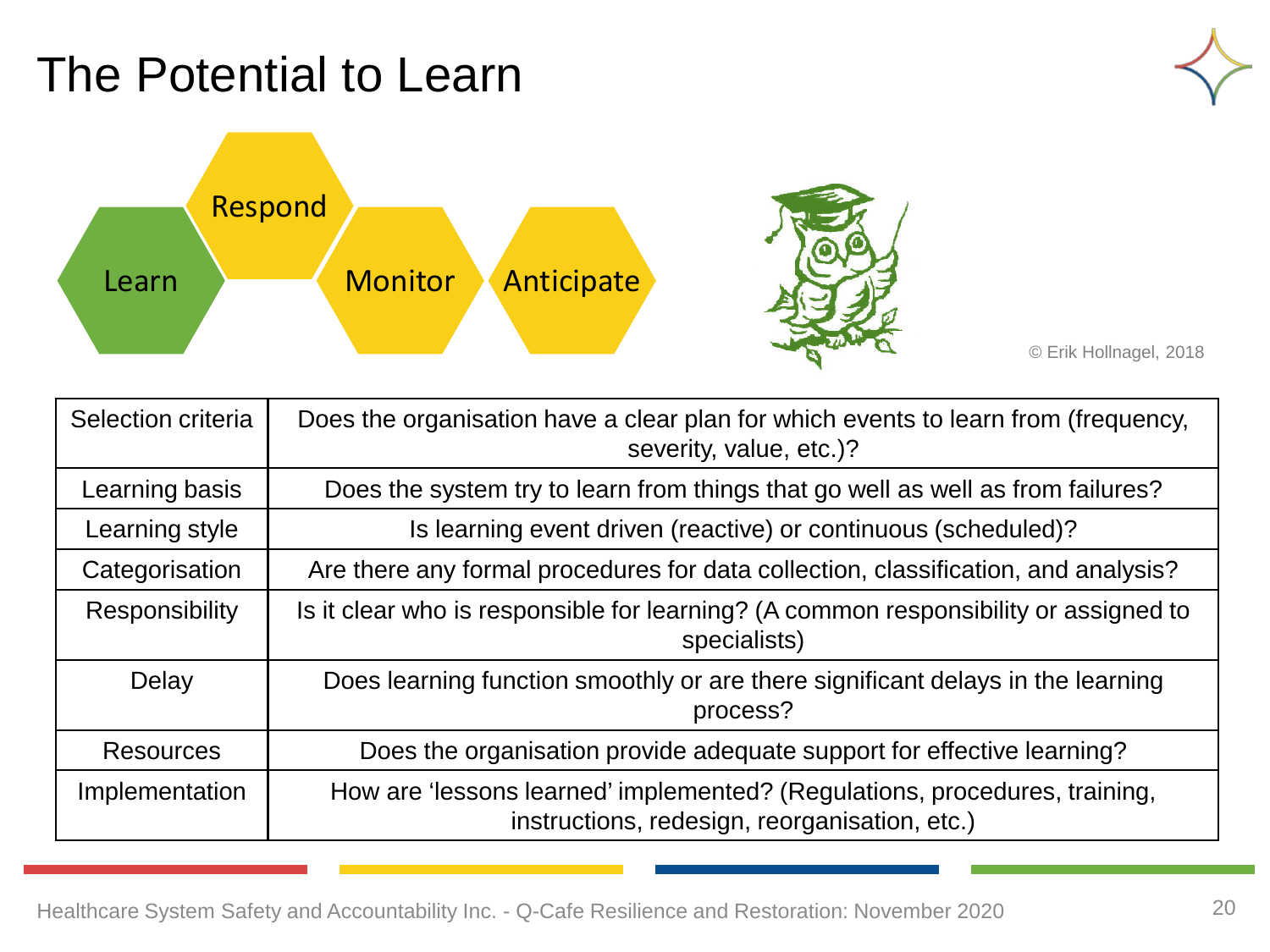## The Potential to Anticipate





| Corporate<br>culture            | Does the corporate culture encourage thinking about the future?                        |
|---------------------------------|----------------------------------------------------------------------------------------|
| Acceptability of<br>uncertainty | Is there an explicit recognition of risks/opportunities as acceptable or unacceptable? |
| Time horizon                    | Is the time horizon of the organisation appropriate for the kind of activity it does?  |
| Frequency                       | How often are future threats and opportunities assessed?                               |
| Model                           | Does the organisation have a recognisable model of the future?                         |
| Strategy                        | Does the organisation have a clear strategic vision? Is it shared?                     |
| <b>Expertise</b>                | What kind of expertise is used to look into the future? (In-house, outsourced?)        |
| Communication                   | Are the expectations about the future known throughout the organisation?               |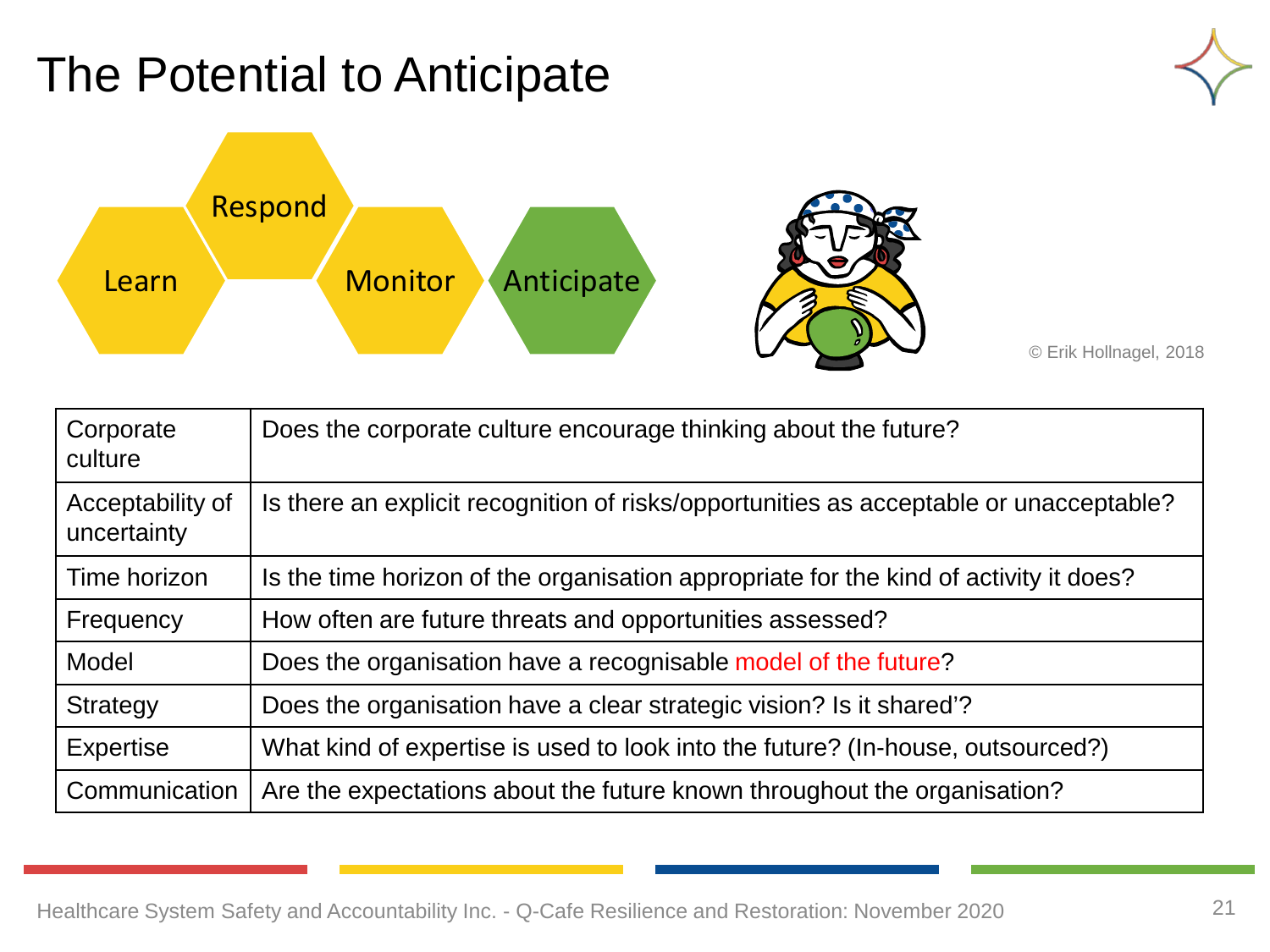#### Model of the Future



- The future is a "mirror" image of the past (repetition, extrapolation): Mechanistic view
- The future is described as a (re)-combination of past events and conditions: Probabilistic view
- The future has not been seen before. It involves a combination of known performance variability, that usually is seen as irrelevant for safety: Realistic view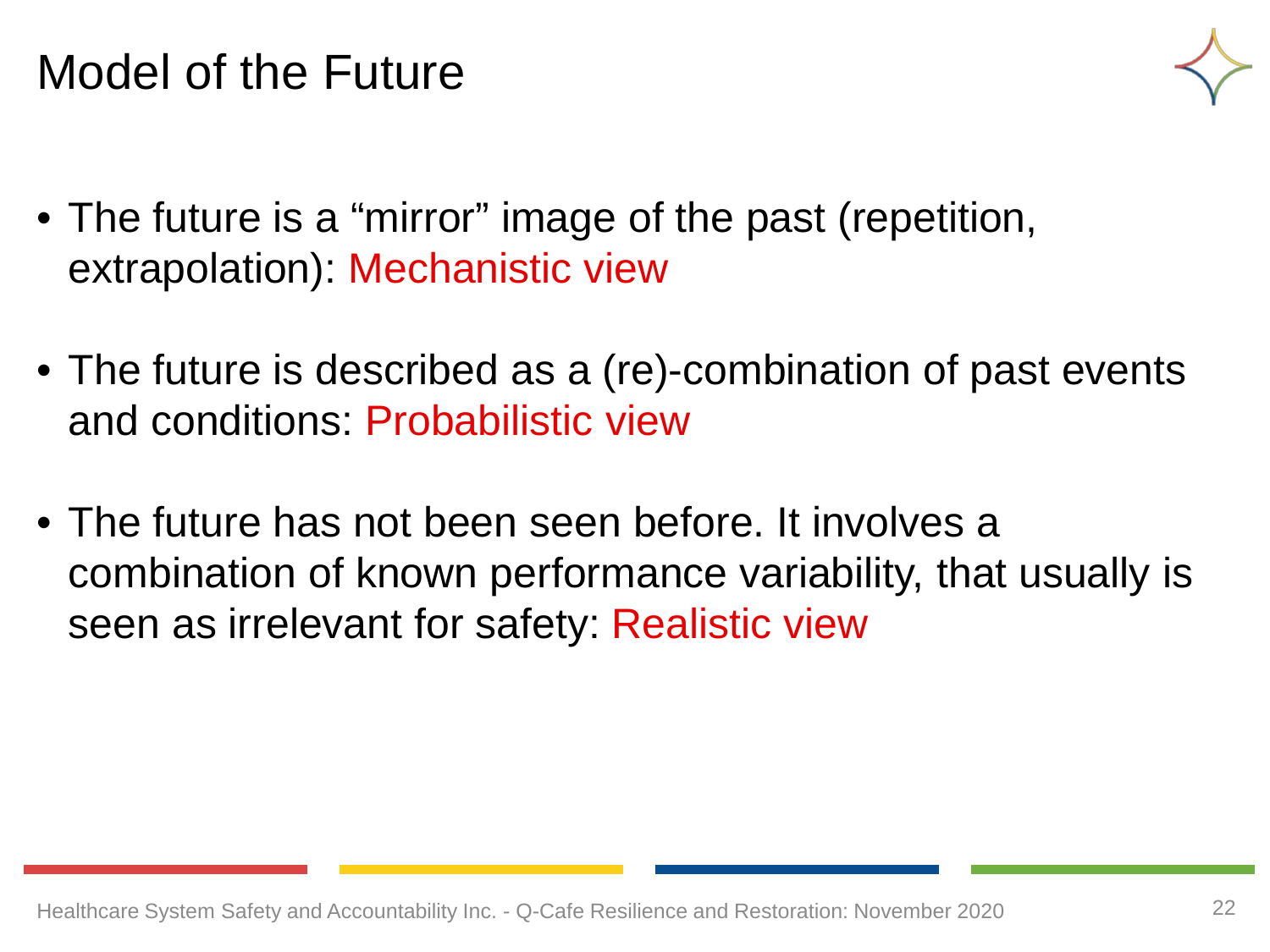#### The Resilience Assessment Grid (RAG)



Is there a prepared list of possible and potential events or conditions for which the system should be ready to respond? Has the list been verified and/or is it revised on a regular basis vent list responses been planned and prepared for every event in the list? Do people know what to do when one of these events occur Does the system check that the responses are adequate? How, an how often, is this done? esponse set Are the triggering criteria or threshold well defined? start and stop Are there clear criteria for when to return to a "normal" state **Activation &** Can an effective response be activated fast enough? duration Can it be sustained as long as needed Are there sufficient support and resources to ensure response readiness (people, equipment, materials)? **lerification** Is the readiness to respond (response capability) adequately intained? Is the readiness to respond verified regularly

| <b>Indicator list</b>                   | Does the organisation have a list of regularly used performance<br>indicators?                                              |
|-----------------------------------------|-----------------------------------------------------------------------------------------------------------------------------|
| <b>Relevance</b>                        | Is the list verified and/or revised on a regular basis?                                                                     |
| Validity                                | Has the validity of indicators been established?                                                                            |
| Delay                                   | Is the delay in sampling indicators acceptable?                                                                             |
| Sensitivity                             | Are the indicators sufficiently sensitive? Can they detect changes<br>and developments early enough?                        |
| Frequency                               | Are the indicators measured or sampled with sufficient frequency?<br>(Continuously, regularly, every now and then?).        |
| Interpretability                        | Are the indicators / measurements directly meaningful or do they<br>require some kind of analysis?                          |
| <b>Organisational</b><br><b>SUDDOIT</b> | Is there a regular inspection scheme or schedule? Is it properly<br>resourced? Are the results communicated and put to use? |

| <b>Selection</b><br>criteria | Does the organisation have a clear plan for which events to learn<br>from (frequency, severity, value, etc.)?               |  |
|------------------------------|-----------------------------------------------------------------------------------------------------------------------------|--|
| Learning basis               | Does the organisation try to learn from things that go well or does<br>it only learn from failures?                         |  |
| Learning style               | Is learning event driven (reactive) or continuous (scheduled)?                                                              |  |
| Categorisation               | Are there any formal procedures for data collection.<br>classification, and analysis?                                       |  |
| Responsibility               | Is it clear who is responsible for learning? (Is it a common-<br>responsibility or assigned to specialists?)                |  |
| Delay                        | Does learning function smoothly or are there significant delays in<br>the learning process?                                 |  |
| <b>Resources</b>             | Does the organisation provide adequate support for effective<br>learning?                                                   |  |
| Implementation               | How are 'lessons learned' implemented? (Regulations,<br>procedures, training, instructions, redesign, reorganisation, etc.) |  |

| Corporate<br>culture            | Does the corporate culture encourage thinking about the future?                                |  |
|---------------------------------|------------------------------------------------------------------------------------------------|--|
| Acceptability of<br>uncertainty | Is there a policy for when risks / opportunities are considered<br>acceptable or unacceptable? |  |
| Time horizon                    | Is the time horizon of the organisation appropriate for the kind of<br>activity it does?       |  |
| Frequency                       | How often are future threat and opportunities assessed?                                        |  |
| Model                           | Does the organisation have a recognisable and articulated model<br>of the future?              |  |
| Strategy                        | Does the organisation have a clear strategic vision? Is it shared'?                            |  |
| Expertise                       | What kind of expertise is used to look into the future? (In-house,<br>outsourced?)             |  |
| Communication                   | Are the expectations about the future known throughout the<br>organisation?                    |  |

Comprises four sets of questions, one for each potential.

The questions are:

SPECIFIC – address issues that are important for a concrete

organisation.

DIAGNOSTIC – point to details of a potential that are meaningful

to assess.

FORMATIVE – answers can be used to make decisions about

how to improve potentials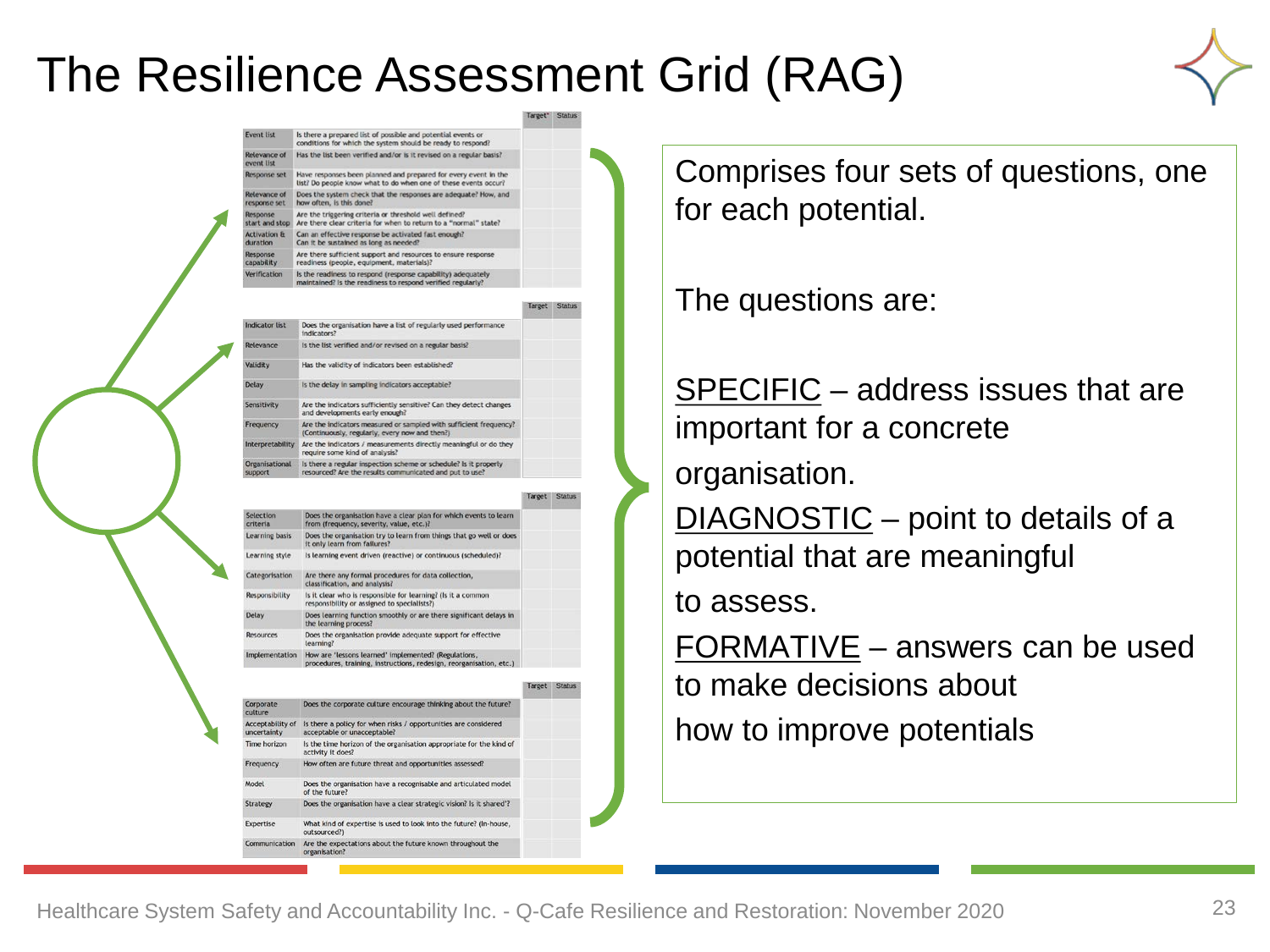## The RAG as a Management Tool



The RAG shows the current "position" – the state of the resilience potentials.



The RAG can also show the "target" – the desired end state.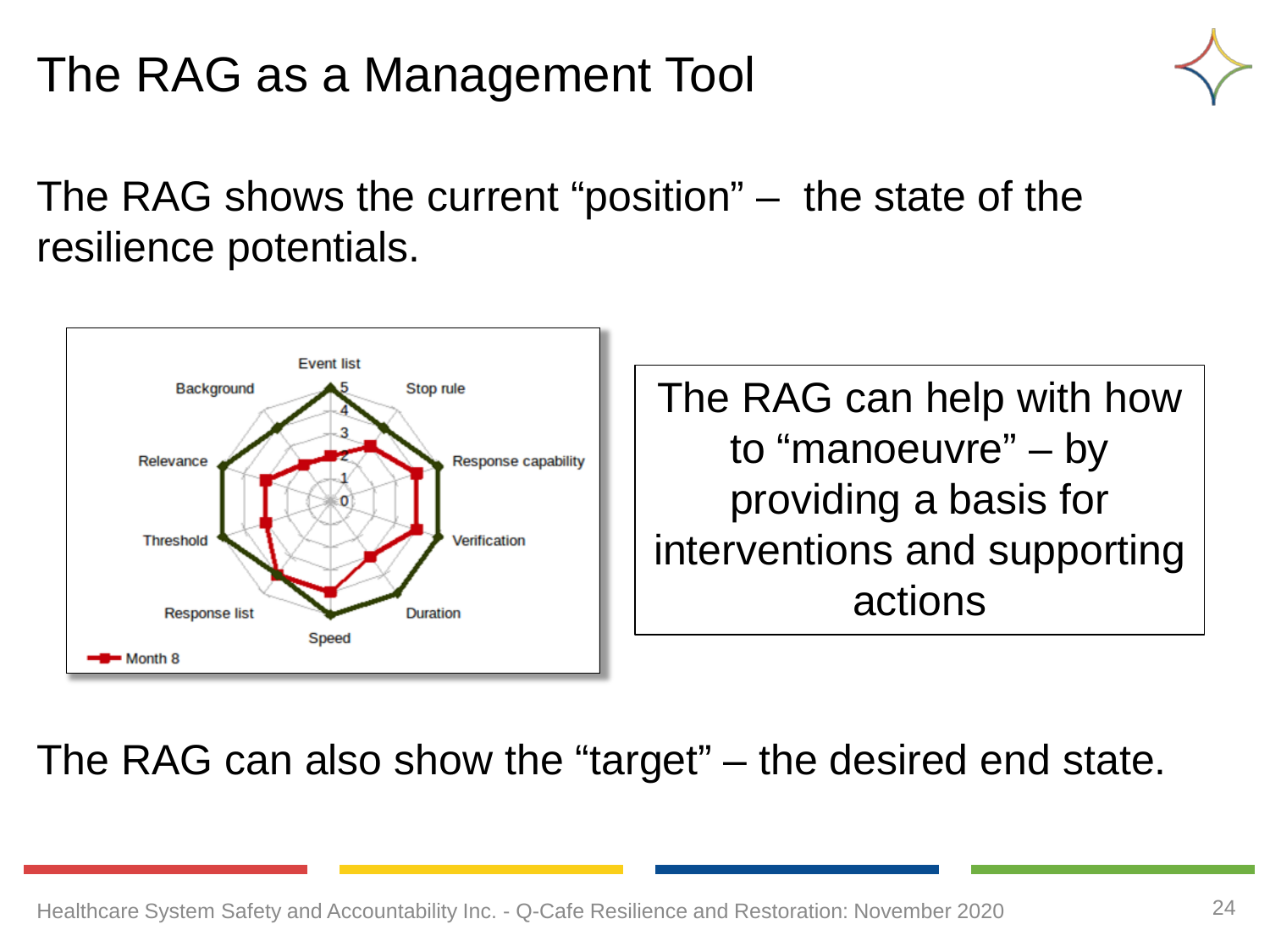#### Polling Question #4



Selecting one resilience potential, please rate Canada's response to COVID-19, in terms of responding

- Very good
- Not too bad
- Could be much better
- Pandemic is ongoing can't answer

(30 seconds to answer – please select one option)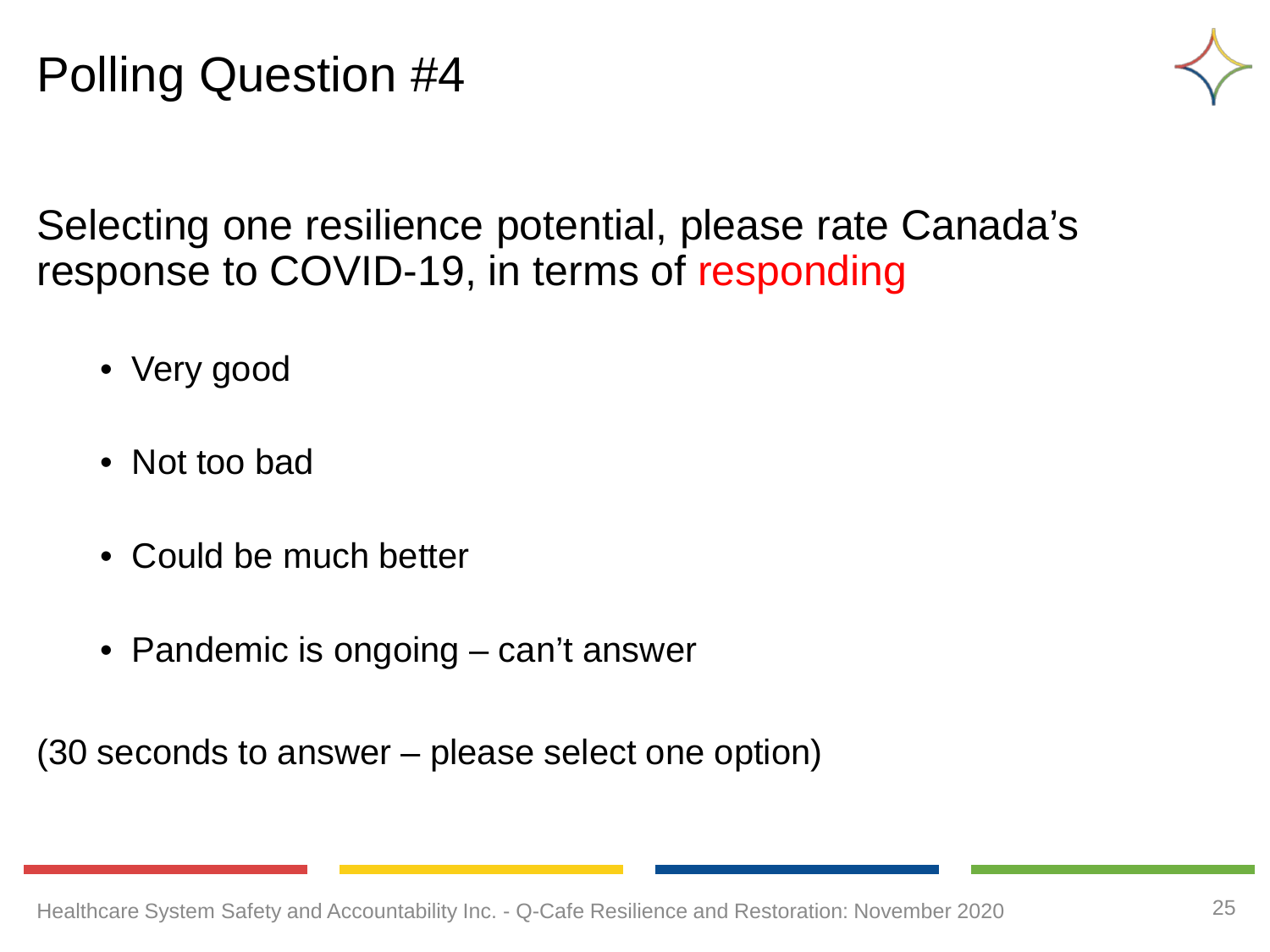

#### Dialogue Time:

Please let us know if you are willing to have your microphone unmuted, so you can jump into the webinar with questions, comments, or anything else that will enliven the day!

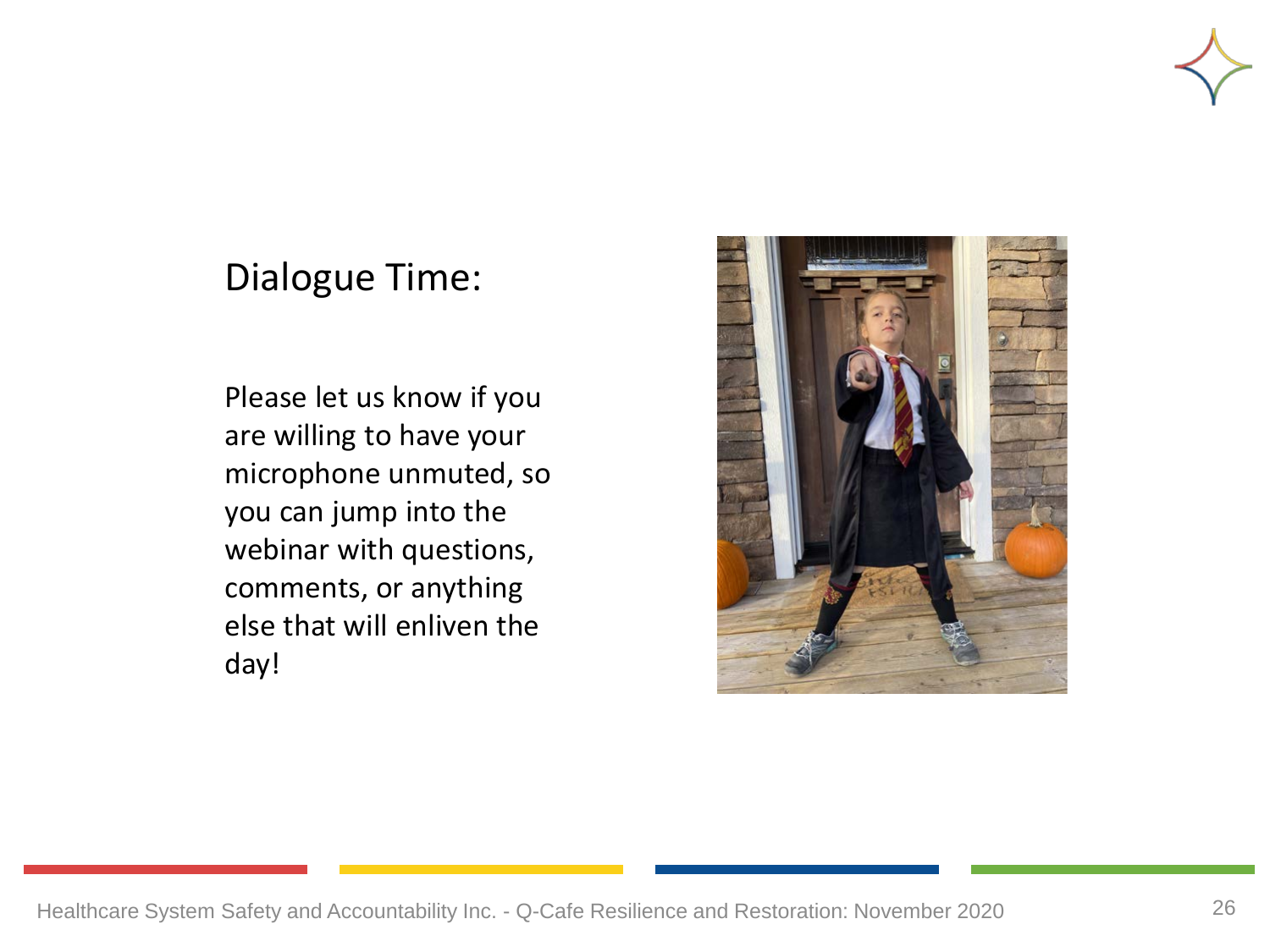## Linking Resilience and Restoration in Healthcare



#### Resilience is about:

- Adjusting performance in the face of disruptions
- Adapting, in order to sustain required operations under both expected and unexpected conditions

#### Questions to consider:

- How does a resilient system respond to the needs of "customers" or the "consumers of services" after disruptions?
- In healthcare do "required operations" stop with the initial provision of care?
- Is healing the patient after harm from an adverse event an essential part of the service provided by healthcare?
- Is healing after harm a reasonable expectation of patients and families?

Widespread restorative practices are crucial in healthcare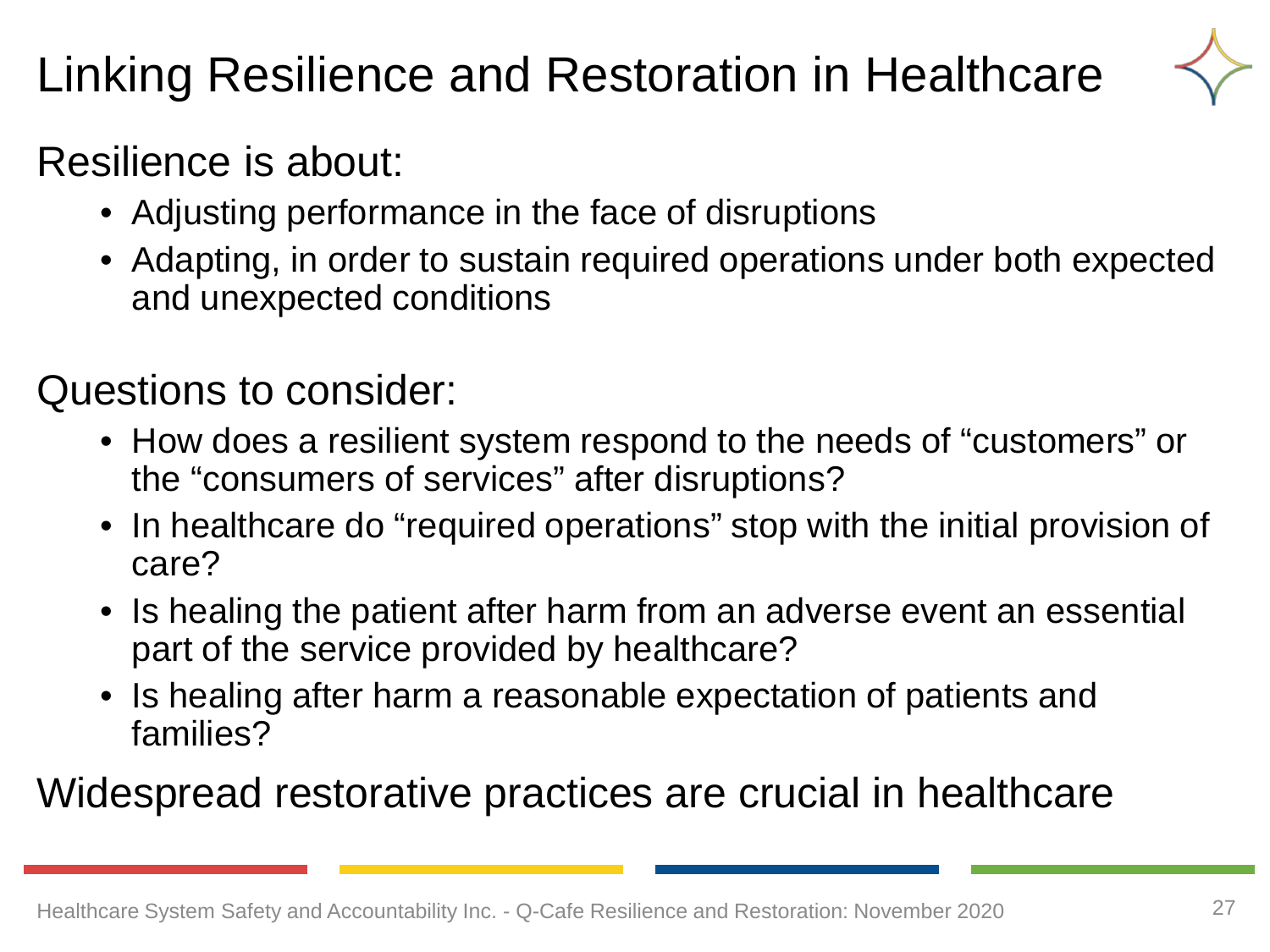## Restorative Practices to Promote Healing



Restorative Just Culture Checklist:

Questions to consider:

- 1. Who has been harmed?
	- "Who" may include individuals, groups, communities, facilities, systems
- 2. What do they need?
	- How can things be put right?
- 3. Whose obligation is it to meet the need?
	- Recognize the role of apology
- 4. Are the harmed parties ready to forgive?
	- A process that involves truth-telling
- 5. Have the goals of restorative justice been achieved?
	- Includes moral engagement, emotional healing, reintegration of practitioners, and organizational learning

(from Restorative Just Culture Checklist: in the public domain at sidneydekker.com)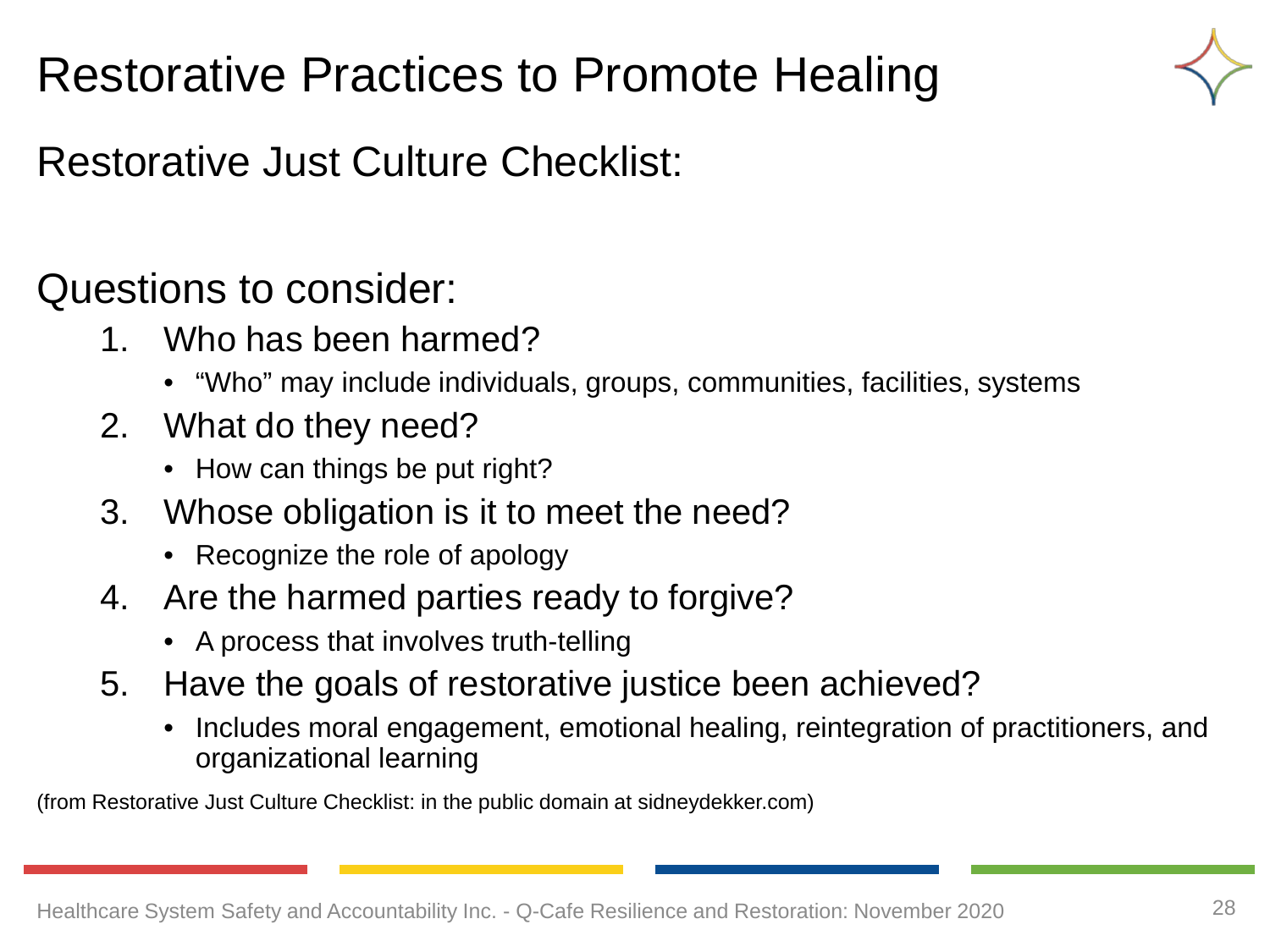#### Restorative Practices to Promote Healing



Healing in healthcare – the human response to harm

*" I used to think the problem was errors.*

*I learned that the problem is harm."*

(Don Berwick, 2002)